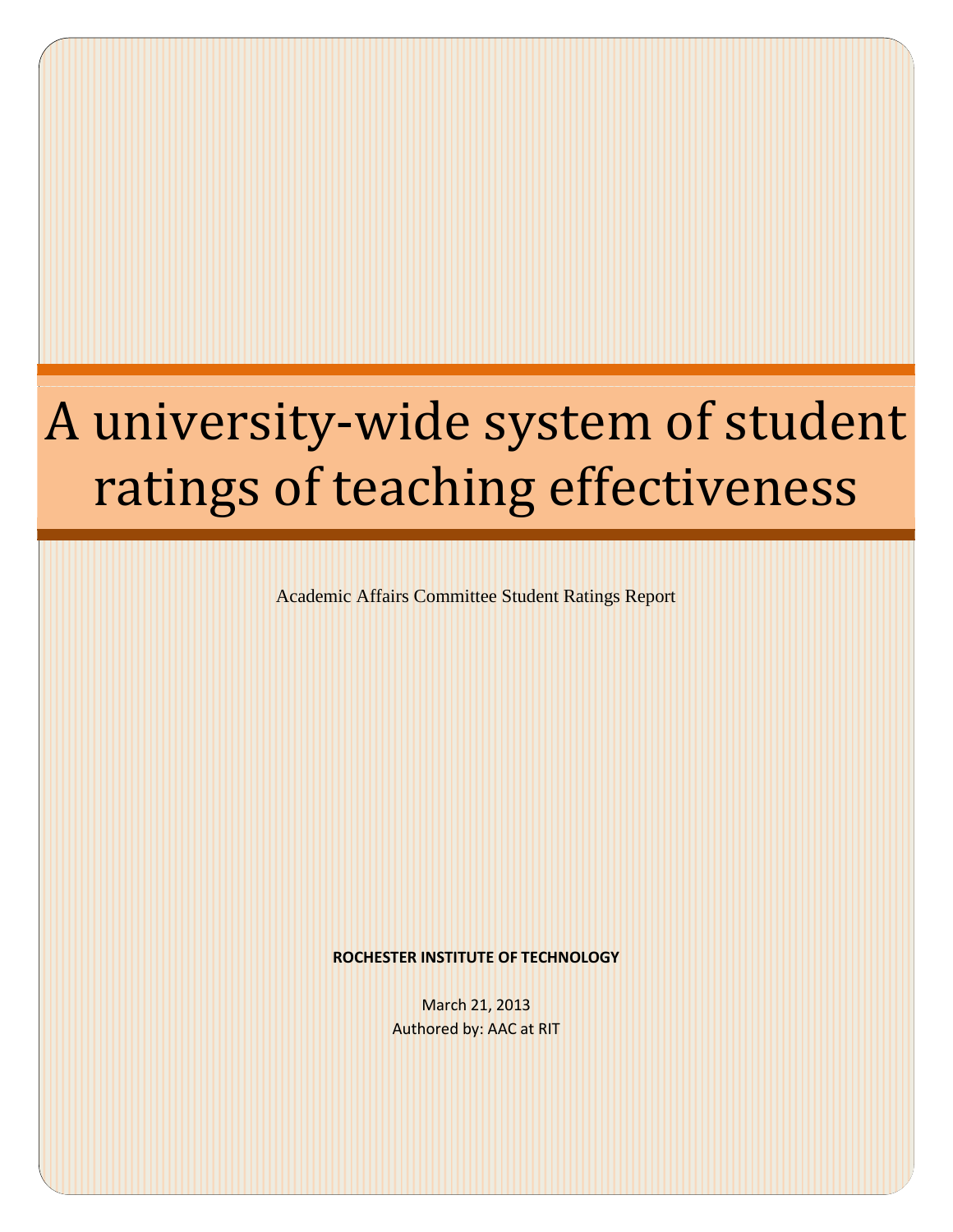#### **Report**

# **Academic Affairs Task Force on a University-Wide System of Student Ratings of Teaching Effectiveness**

Academic Affairs Committee (AAC) Roxanne Canosa (GCCIS)\* Bill Evans (SCB) Carol DeFilippo (NTID)\* Liz Kmiecinski (CHST) Chris Licata (Delegate of Jeremy Haefner, ex officio, voting)\* David Long (CIAS) Jeff Lodge (COS) Frank Sciremammano (KGCOE) Linda Tolan (CAST) Tracy Worrell (CLA)\*

Mike Laver (CLA, At Large)\* Ed Mineck (NTID, At Large) Marla Schweppe (CIAS, At Large)

Supplemental Task Force Members David Hostetter (ITS)\* Karel Shapiro (Senior Staff Specialist)\*

\*AAC subcommittee members responsible for preparing this report

March 21, 2013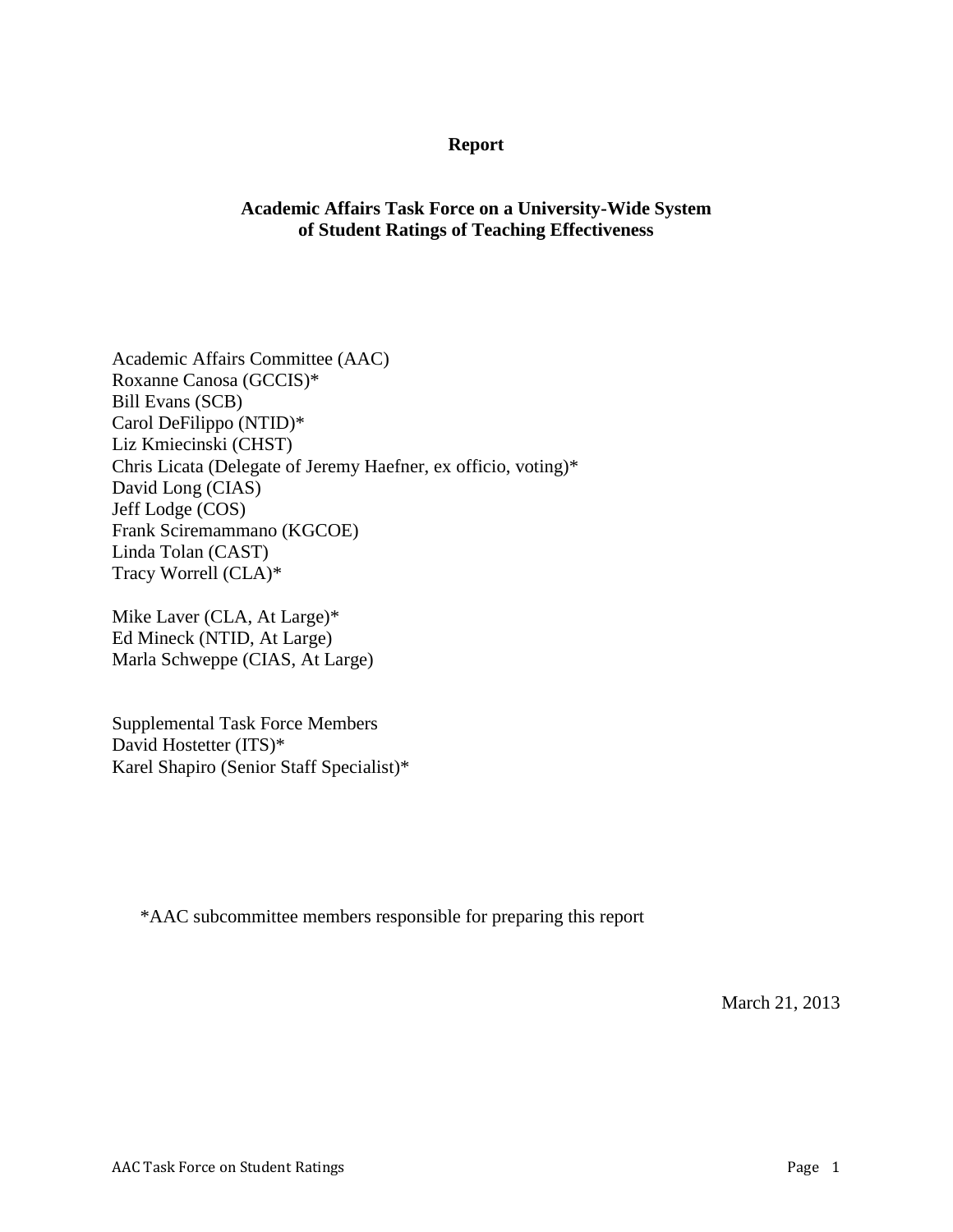| <b>Table of Contents</b><br>Page |                                                                                                                                                                                                                                                                                                                            |           |
|----------------------------------|----------------------------------------------------------------------------------------------------------------------------------------------------------------------------------------------------------------------------------------------------------------------------------------------------------------------------|-----------|
| I.                               | <b>Executive Summary</b>                                                                                                                                                                                                                                                                                                   | $3-4$     |
| П.                               | Prologue                                                                                                                                                                                                                                                                                                                   | $5 - 6$   |
|                                  | III. Background<br>A. 2009-2010<br>B. 2010-2011<br>C. 2011-2012<br>1. Four key conclusions<br>2. Recommended action step<br>D. 2012-2013 Pilot Study<br>1. Pilot Design<br>2. Participants<br>3. Results<br>a. Feedback from students<br>b. Feedback from faculty<br>c. Feedback from unit heads<br>d. Feedback from deans | $6 - 10$  |
|                                  | IV. Recommendation from Academic Affairs Committee 2013<br>A. Recommendation #1<br>B. Recommendation #2<br>C. Recommendation #3<br>D. Recommendation #4                                                                                                                                                                    | $11 - 14$ |
| V.                               | <b>Survey Administration</b><br>A. Personnel<br><b>B.</b> Procedures                                                                                                                                                                                                                                                       | 14        |
|                                  | VI. Establishment of an Effective System of Student Ratings                                                                                                                                                                                                                                                                | 14        |
|                                  | References<br>Appendix A: Rationale for seven core items for student ratings of teaching<br>effectiveness                                                                                                                                                                                                                  | $15 - 22$ |
|                                  | Appendix B: Student and faculty pilot survey for feedback on SmartEvals and IDEA Center<br>Appendix C: Responsibilities as listed by SmartEvals<br>$P = P \cup Q = 1$ , $P = P \cup P = P$                                                                                                                                 |           |

Appendix D: Student ratings price quote - SmartEvals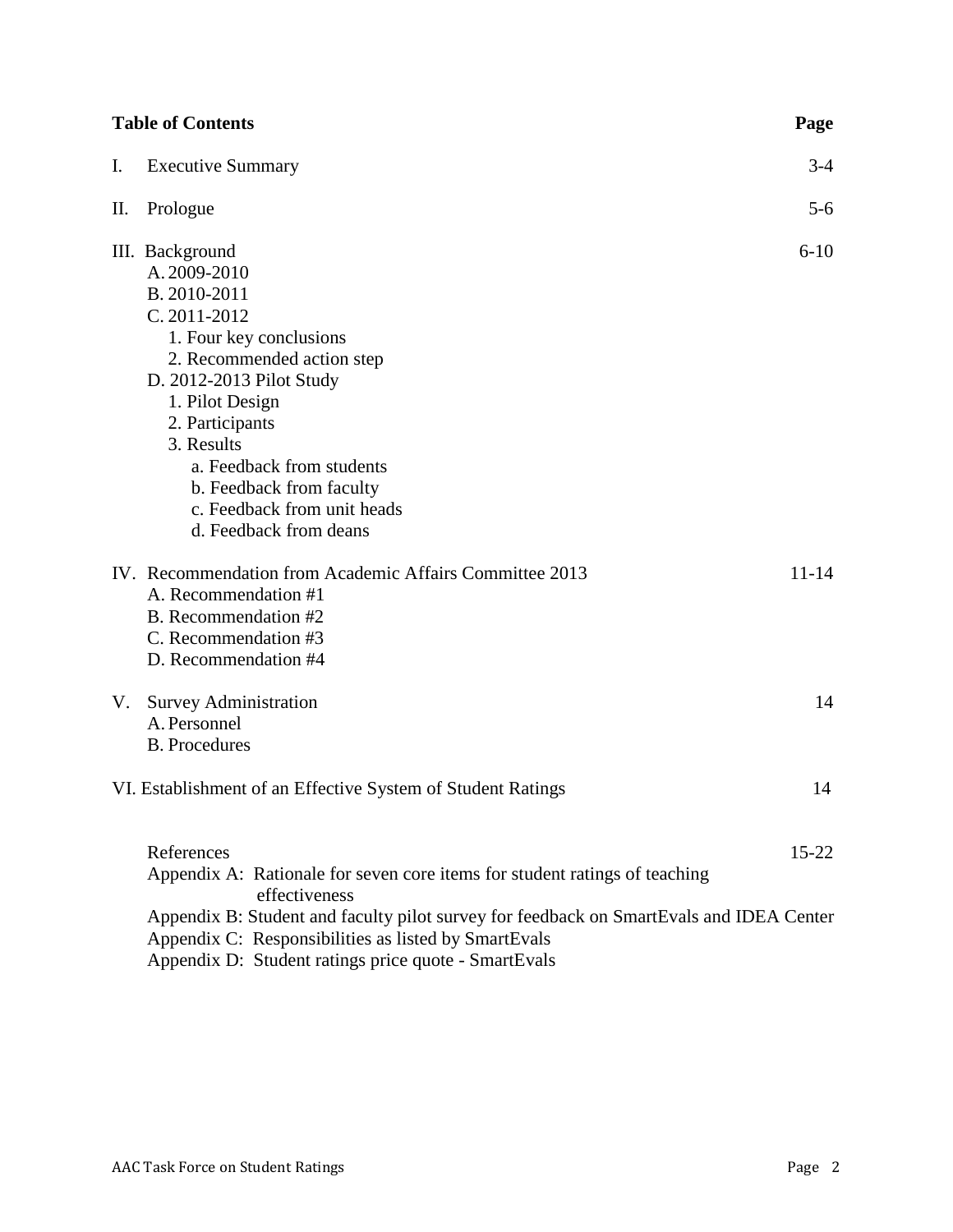# **I. EXECUTIVE SUMMARY**

The Academic Affairs Committee (AAC) was charged by the Executive Committee of Academic Senate to "**conduct a pilot investigation of two systems of student input on teaching effectiveness in order to determine a final recommendation of a system for university-wide launch in fall semester, 2013**." This charge is an extension of the work done last academic year in which the AAC conducted an extensive review of the literature and best practices surrounding online student ratings of teaching effectiveness, evaluated a number of potential vendors, and finally determined that two vendors in particular could suit the needs of the RIT community at this particular time. That work was embodied in an extensive report to Academic Senate, at which time senate voted to charge this committee to conduct pilots of the two vendors, and evaluate the results so as to recommend a campus wide system to be implemented at RIT in fall semester of academic year 2013-2014.

This committee would be remiss if it did not acknowledge the tremendous amount of work done by previous committees and taskforces, and so to that end we would like to acknowledge in particular the Academic Affairs Committee of 2010-2011 as well as the Course Evaluation Task Force of 2009-2010. This committee's work is very much built on the solid foundations that these previous bodies have established.

In fulfillment of this year's charge, the Academic Affairs Committee has conducted an extensive pilot study of two vendors: SmartEvals and IDEA Center. These two vendors were chosen because they represented two very different approaches to student ratings of teaching effectiveness: with SmartEvals, RIT is responsible for providing its own core items while IDEA provides a predetermined set of items and in return gives faculty an individualized "diagnostic" report as to their teaching effectiveness. In both cases individual faculty members, departments and colleges can add items, although that number is limited to 20 in the IDEA system, whereas in SmartEvals, that number is theoretically unlimited. The core items for the SmartEvals system that the AAC arrived at after extensive review of RIT faculty feedback as well as a review of the literature to determine best practices are:

- 1. The instructor enhanced my interest in this subject.
- 2. The instructor presented the course material in an organized manner.
- 3. The instructor communicated the course material clearly.
- 4. The instructor established a positive learning environment.
- 5. The instructor provided helpful feedback about my work in this course.
- 6. The instructor supported my progress towards achieving the course objectives.
- 7. Overall this instructor was an effective teacher. (*Scale: 1=Strongly Disagree to 5=Strongly Agree*)
- 8. I attended this class regularly. No Yes

In addition, two open-ended questions are also recommended:

- "What did this instructor do well?" and
- "How can this instructor improve?"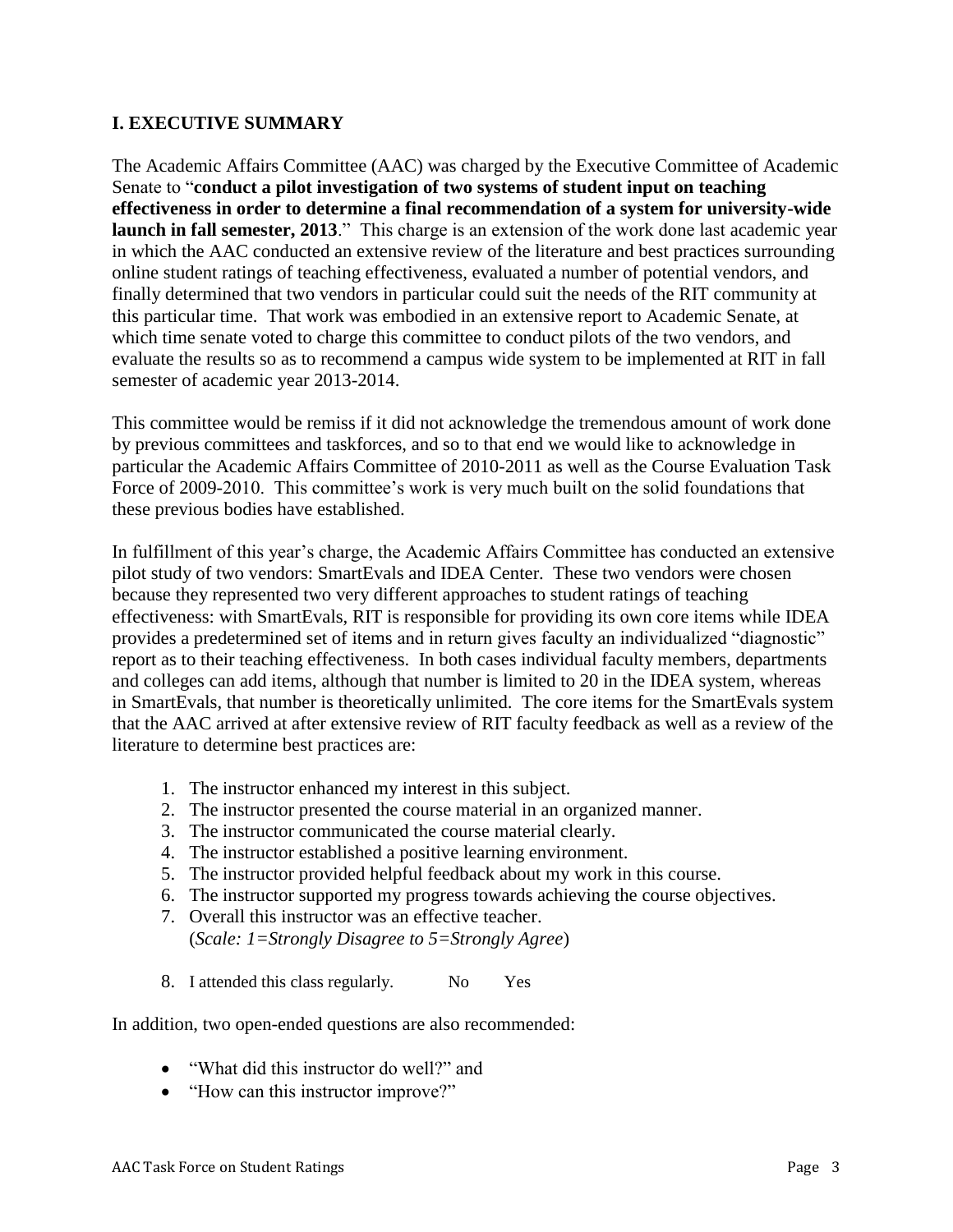The pilot of both systems was conducted in the fall quarter of this academic year. The quantitative and qualitative data garnered from student and faculty participants, as well as feedback from academic unit heads and deans was collected and analyzed over the course of the winter quarter so as to be able to present the findings to academic senate in the spring quarter. The conclusion that the committee reached is that both students and faculty seemed to respond more favorably to the SmartEvals system than to the IDEA system. While there are many reasons for that outcome (as found on pages 8-10 in the report), a major reason that came up in every constituency the AAC consulted was that the IDEA system, while impressive in its diagnostic capabilities, is simply too long at almost fifty core items. There is a real fear that students would quickly succumb to survey fatigue. On the other hand, the array of benefits that SmartEvals would bring to the RIT community is considerable, while at the same time allowing for a core set of items that is much shorter than the IDEA system.

In conclusion, the formal motion that the AAC presents to Academic Senate is:

# **The Academic Senate endorses the report of the Academic Affairs Committee concerning online student ratings of teaching effectiveness, including the following four recommendations:**

- **1. Use the SmartEvals system to gather student ratings of teaching effectiveness in classroom settings across the university.**
- **2. Use the same set of established core items across the university that were used in the pilot** ( $\alpha = .93$  from pilot).
- **3. Provide the online results for an individual instructor (except for instructor added items) only to the instructor, instructor's immediate supervisor and dean, the provost, and tenure and promotion committees per college guidelines.**
- **4. Re-evaluate recommendations 1-3 after three years of data collection with SmartEvals.**

In addition to these four recommendations, there is also a second, supplemental report that will address aspects of implementing an online student ratings system according to best practices as determined through this committee's extensive research. Such topics include pre-launch communications to the RIT community, strategies to encourage survey participation, data analysis and reporting, and a host of other relevant topics.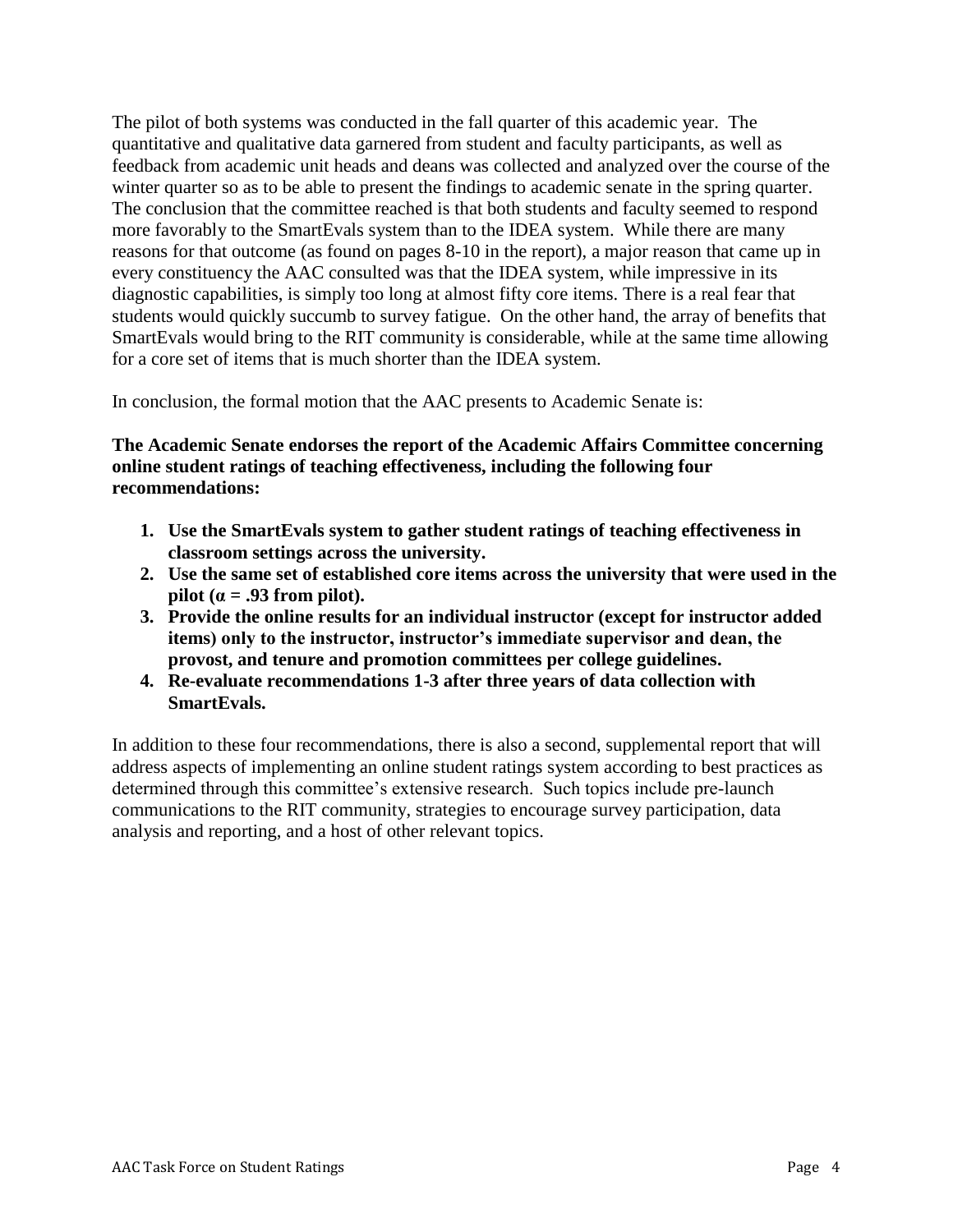# **II. PROLOGUE**

As we look forward to the launch of our first university-wide system of student ratings, we reflect on where we came from and where we are now in order to recognize the import of the move we are about to make. Given the comprehensive and far reaching changes that RIT finds itself in the midst of, the natural question is, Why change? Why now?

#### **Up to now…**

Appendix A in the report of the 2010 Task Force documented that there are as many student ratings schemes on campus as there are colleges, and almost as many practices (or lack of practice) in the uses of student ratings as there are academic units. Whether we approach ratings with the motivation of student or instructor or faculty supervisor, such inconsistencies can hamper achieving the desired outcome or engendering any sense of equity across the university. This outcome is to provide a student rating system that contains a set of core items consistently used by every college which also provides sufficient flexibility for colleges, programs and faculty to add other items of interest.

Further, it has been one of the initiatives of our Provost to lead us toward a more balanced view of student ratings. In several communications, the Provost has promoted a shift toward using multiple types of evidence in evaluating each faculty member's responsibility. No longer can student ratings alone determine thumbs up or down in the area of teaching effectiveness, and nor should they, given best practices and several decades of research in this area.

In addition, in those parts of the university where student ratings rely on OCE (Online Course Evaluations) or SCANTRON (optical scanning system for paper forms), the limits of technology compel change. Neither system is physically capable of managing the volume of surveys we will generate as a university, nor can they match the functionality that exists in many of the online student ratings vendors that are increasingly used among our peer institutions.

#### **Now…**

To our knowledge, while all of the ratings surveys in use at RIT provide data about an individual's teaching effectiveness, none has been subjected to external validation. Statistics have been generated on the reliability and internal validity of some (though not all) units' survey items, but it has not been shown that any constitute a measure of teaching effectiveness. Similarly, the charge to this committee was limited to the development of a reliable and internally valid tool. To have validated this tool regarding the construct of teaching effectiveness would have required a major investment of time, well beyond our two-year limit, as well as monetary resources and the trust of our colleagues, as such a study presumes access to confidential data that typically is not granted to a university faculty committee.

Instead, we relied on research-based published reports about teaching effectiveness, the dimensions of teaching that students can reliably provide input on, how to construct a useful student ratings survey as well as extensive analysis of literature surrounding student ratings. Our selection of the core items was informed by this literature (summarized in our report of May 2012). The recommended core items address dimensions of teaching effectiveness that students can observe and behaviors that they can rate, based on their classroom experience with an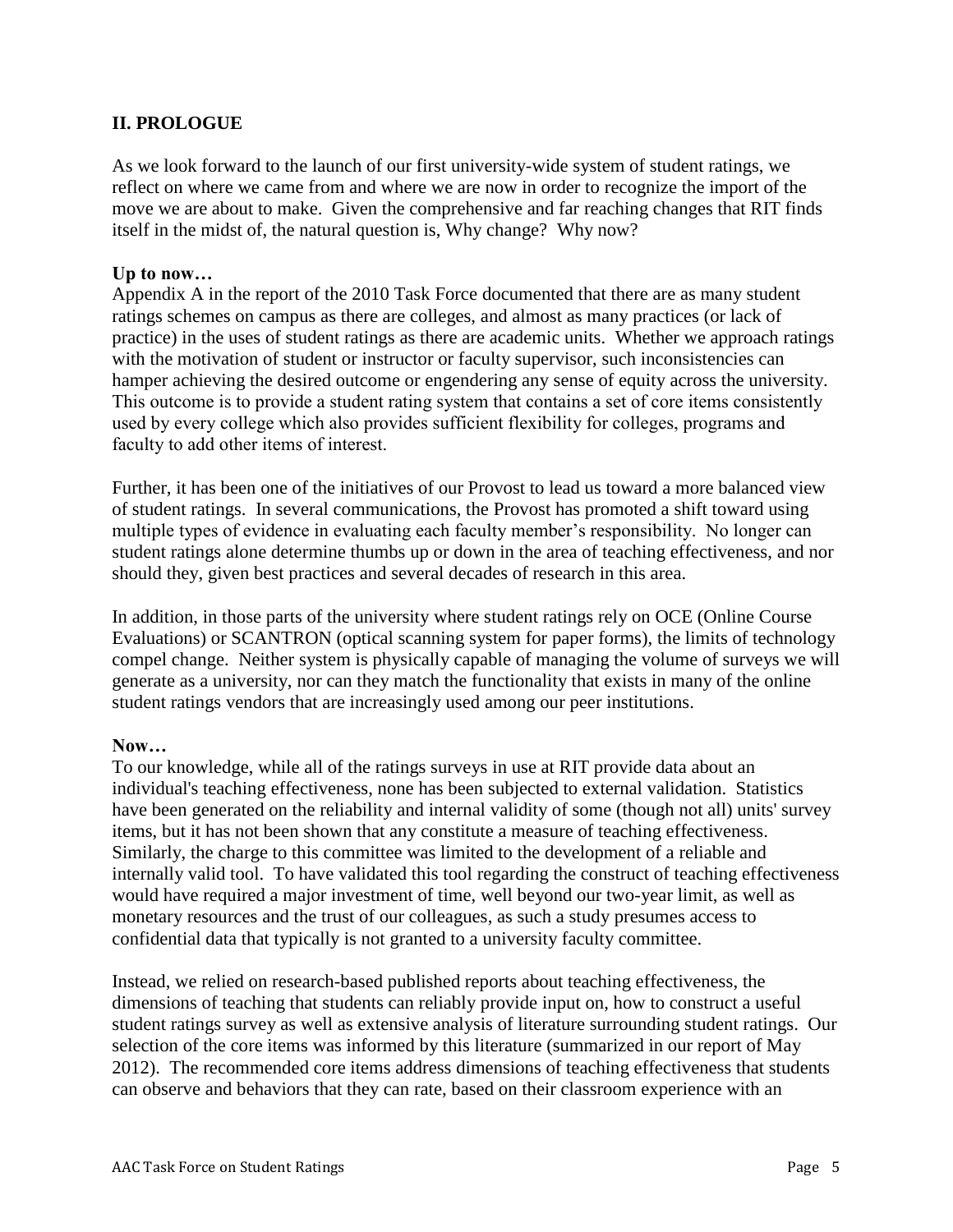instructor. The items and the procedures we recommend follow best practices. Our pilot data confirm a satisfactory level of reliability and internal validity such that we recommend our list of core items with confidence.

#### **In the future…**

Have we learned all that we need to know about the recommended ratings survey in one pilot administration? The answer is no. Two areas, in particular, will require careful monitoring:

First, we are aware that response rate is a concern of many faculty, a concern that is intensified in online ratings systems. In fact, our choice of vendor was strongly influenced by a desire to have a short survey in order to avoid jeopardizing response rates. Nonetheless, we expect that initial online response rates will be disappointing to some faculty, especially compared to rates that can be obtained with an in-class paper survey. For this reason, we have recommended that the campus coordinator and college liaisons of the system promote and facilitate use among the faculty of known strategies that are easy to implement and that have been to shown to yield moderately high response rates.

Second, we are aware that there are individual faculty members who are at or near a critical transition point in their academic career, whether that be pre-tenure review, tenure, or promotion. Student ratings will comprise an important segment of the evidence to be examined and we want to ensure that a new student rating system does not have a negative affect on any such personnel decisions. To this end, in addition to the best practice procedures we are recommending, we have outlined a research plan that can identify any problems associated with a change in survey. In addition, each college has the capability to add unique items from their current survey to the new university core items in order to collect specific comparison data. In the end, however, the literature fairly uniformly suggests that there is no non-response bias in online student ratings systems, and if any quantitative change occurs, an individual faculty member's ratings are likely to be slightly higher in an online scheme.

# **Therefore…**

We acknowledge and respect the desire to keep to familiar paths, and the reluctance to embark in a new direction, leaving the known behind. In deference to (a) the need for consistency and equity in adherence to policy on faculty evaluation across the university, and given (b) strong indications that we have crafted a useful set of reliable and valid core items in agreement with well-researched descriptions of instructional effectiveness, and with (c) strategies in place to monitor issues of possible concern, we ask our colleagues to consider the recommendations that follow.

# **III. BACKGROUND**

# A. 2009-2010

The Provost in partnership with Academic Senate charged a task force (Course Evaluation Task Force) to study the current methodologies used at RIT to solicit formal student feedback on instruction and offer specific recommendations for:

A consistent university-wide **on-line** process for student ratings of teaching;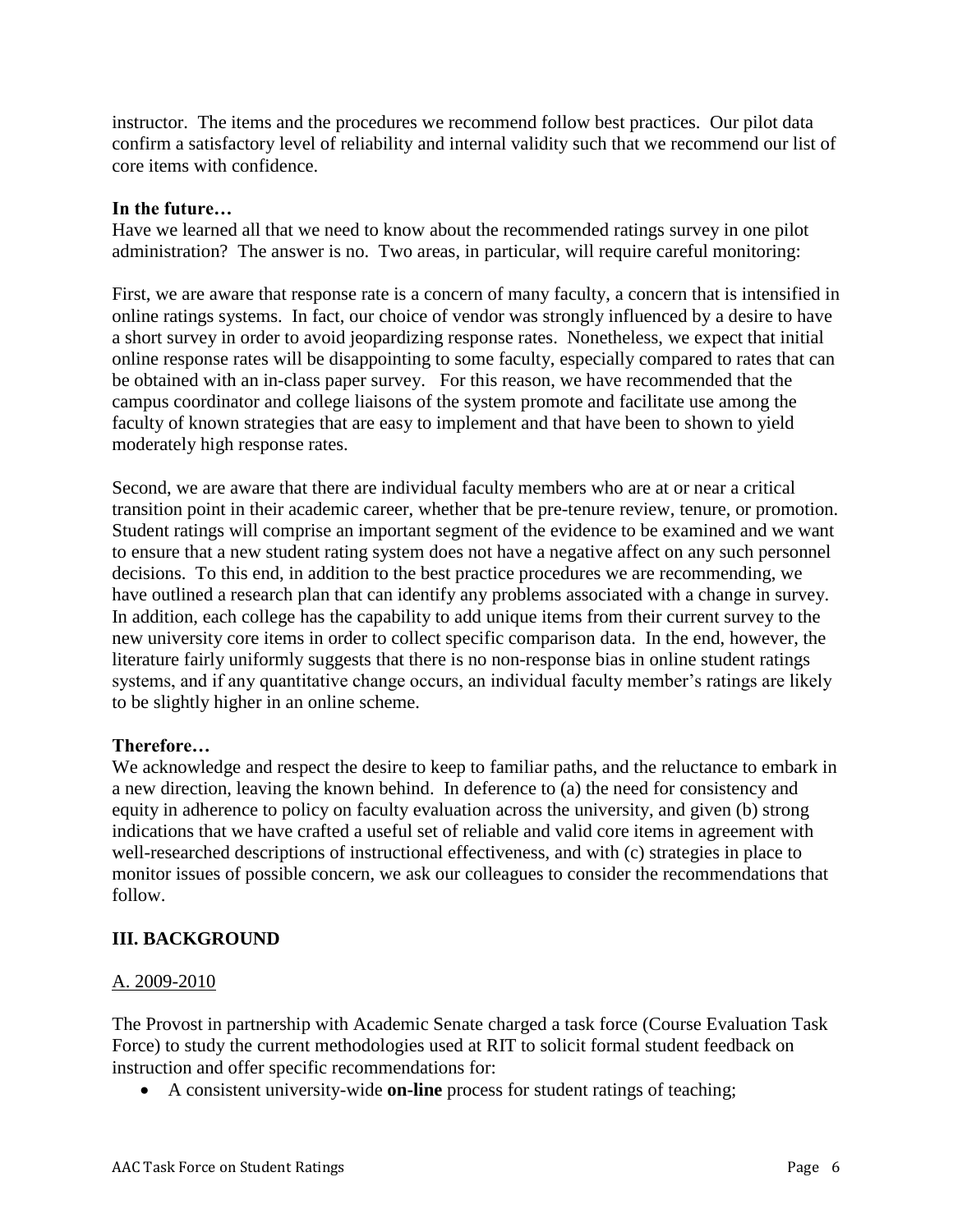- A set of 5-7 **core items** that adequately reflect the essentials of teaching effectiveness and which meet a sufficiently high level of validity and reliability so as to serve as one component of the annual review and be constructed and administered within the procedural guidelines established by research and best practice in the field;
- A bank of **customizable items** that would serve a formative use

The Task Force submitted its report and recommendations to the Provost and Academic Senate in August 2010.

# B. 2010-2011

Following discussion related to the Task Force Recommendations on the floor of Academic Senate, the Academic Senate determined that further community input and deliberations were needed. As a result, the Senate charged the Academic Affairs Committee to oversee a thorough vetting process in the colleges of the 2010 report and recommendations. Through the administration of a comprehensive faculty survey, considerable issues and concerns were raised by faculty with respect to certain of the recommendations. In particular, faculty questioned the relevance, ramifications and focus of proposed core survey items and web posting of aggregate results for viewing by RIT community members.

These concerns prompted the Academic Senate to charge the Academic Affairs Committee with further analysis during the 2011-2012 academic year and with the preparation of a new set of recommendations which would address faculty issues and concerns raised and respond to the original charge. In carrying out this work, the committee was asked to revisit best practices in the field in order to:

- Establish a set of principles to inform the development of an online student rating system and
- Identify guidelines by which such a system would be implemented at RIT

# C. 2011-2012

The Academic Affairs Committee concluded its work and submitted its report on a "University-Wide System of Student Input on Teaching Effectiveness" to Academic Senate (May 2012). The report outlined four key conclusions and a recommended action item.

# **Four Key Conclusions:**

1. An extensive literature review which built on the findings outlined by the Task Force on Course Evaluations (2010) confirmed that:

- a. Student rating of instruction is both reliable and valid as an indicator of teaching effectiveness;
- b. Students prefer online methodology and will provide much more qualitative data online than they do in traditional paper format.
- c. Further, research reveals that instructor ratings from students do not vary in a statistically significant way in online versus traditional paper surveys.
- d. Non-response bias (which tends to be a factor in faculty resistance to the online format,) is not borne out in the research—although research does suggest that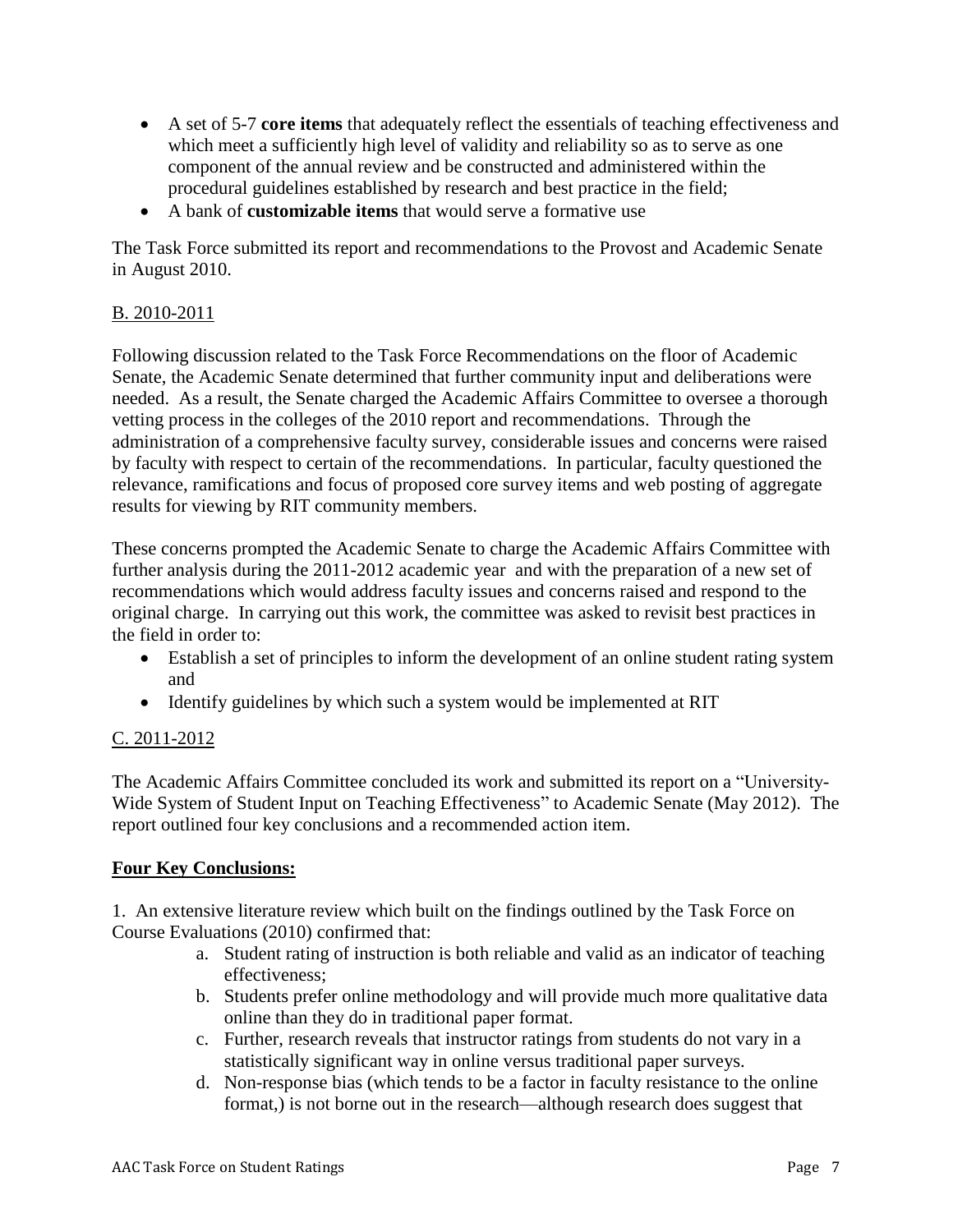response rates may be lower in online surveys, particularly in the first few years and that measures may have to be adopted to try to boost the rates of response.

2. A set of principles and guidelines based on research and best practice, steered the analysis of the design and functionality of student rating systems available in the market. These overarching principles produced 11 potential, desired "product" characteristics:

- a. The on-line student rating tool must provide both summative and formative feedback
- b. The rating tool should focus on providing feedback only on areas students can judge
- c. The tool should adjust for variables affected by student characteristics
- d. The system will guarantee student anonymity
- e. The system will preserve the confidential nature of the faculty appraisal process
- f. The rating tool will have formative features that provide diagnostic information for improvement
- g. The rating tool will be flexible to accommodate varieties of courses and teaching methods
- h. The rating tool will incorporate the necessary analyses to account for known effects
- i. Students will be educated about the purposes and uses of survey results
- j. Results will be interpreted as one source of information and evidence for teaching effectiveness
- k. Results will be used in the annual review and to foster ongoing professional development and improvement

3. Following in-depth interviews with representatives of those vendors that appeared to meet the functional and technical requirements outlined for RIT's on-line rating system, two vendors, in particular, emerged as the strongest contenders: SmartEvals and the IDEA Center.

4. A set of core items needed to be developed for the SmartEvals survey. The IDEA survey provided their own items which could not be altered. While the core items recommended by the first task force were used as a starting point, these items were revised given faculty feedback and further research from the field (See Appendix A).

# **Recommended Action Step:**

The Academic Affairs Committee recommended to Academic Senate that RIT "conduct a pilot investigation of two systems of student input on teaching effectiveness in order to determine a final recommendation of a system for university-wide launch in fall semester, 2013." The Academic Senate endorsed this recommendation on May 10, 2012.

While this action step delayed the implementation of a new student rating system by one year, the Academic Affairs Committee believed that it was necessary to observe how our instructors and students interacted with each system in order to determine which one better suited our campus needs. *The committee recommended that the campus examine faculty and student*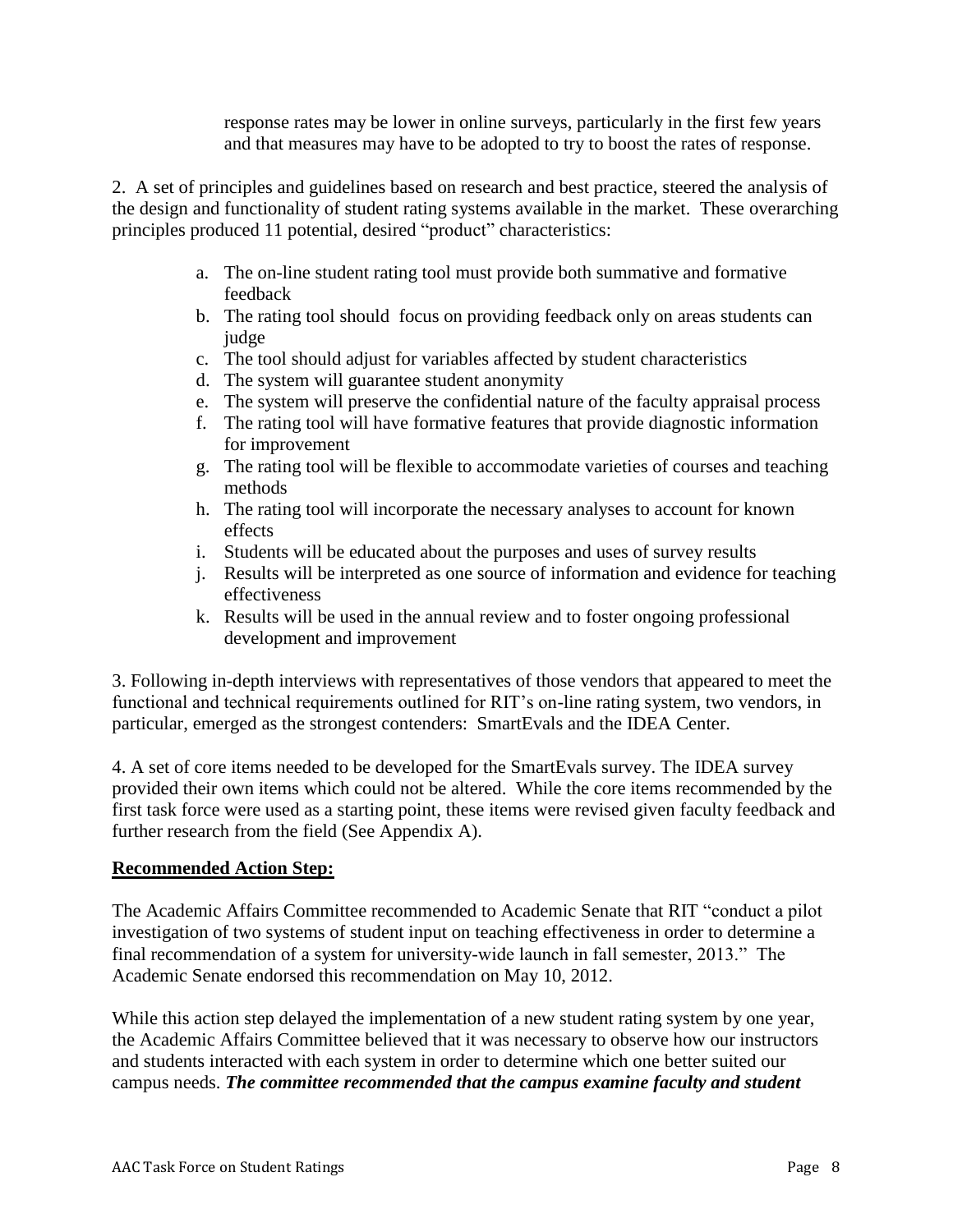# *experiences with both IDEA Center and SmartEvals before making a large-scale commitment to either system.*

This pilot would give the community a taste of the capabilities of both products and would allow the Committee to gather feedback from faculty, students, unit heads and deans about both products. The committee recognized as did Academic Senate that the two tools were different enough in terms of survey length, cost, faculty effort required to set up the survey, digital reporting capabilities, and system support for both summative and formative purposes that gaining some first-hand experience with both would help inform the decision. Both vendors indicated that they would provide the survey tools at no cost to RIT during the pilot period.

### D. 2012-2013: Pilot Study

A pilot was conducted during fall 2012 to gauge each system's suitability to RIT by gathering student, faculty, unit heads and deans' feedback.

# 1. Pilot Design

A representative sample of faculty from each college participated in the pilot. Faculty were eligible if they were tenured, tenure-track in final pre-tenure year, or lecturers. In order to give faculty consistency in using both systems, the pilot was limited to those faculty teaching two sections of the same course or one large section of a course that could be split between the two vendors. Students in a class used one of the rating tools and in addition were asked to complete a follow up survey to determine their opinions regarding the specific tool. Faculty were also asked to complete an opinion survey after receiving and reviewing their reports from each system vendor (see Appendix B).

#### 2. Participants

- 58 faculty from across the university used both surveys in sections of the same course
- 128 class sections were used
	- Total number of students as possible participants; SmartEvals=1421 students;  $IDEA = 1524$  students
- Response rate for Student Ratings Survey:
	- o SmartEvals: 59%
	- o IDEA: 51%
- Response rate for post-ratings/feedback survey on each vendor.
	- o Faculty: 68%
	- $\circ$  Students: SmartEvals = 28% (238); IDEA = 43% (337)

Focus groups were also conducted to gather feedback from Unit heads (20 representatives from all colleges on campus) and Deans (representatives from every college).

#### 3. Results

#### **a. Feedback from Students:**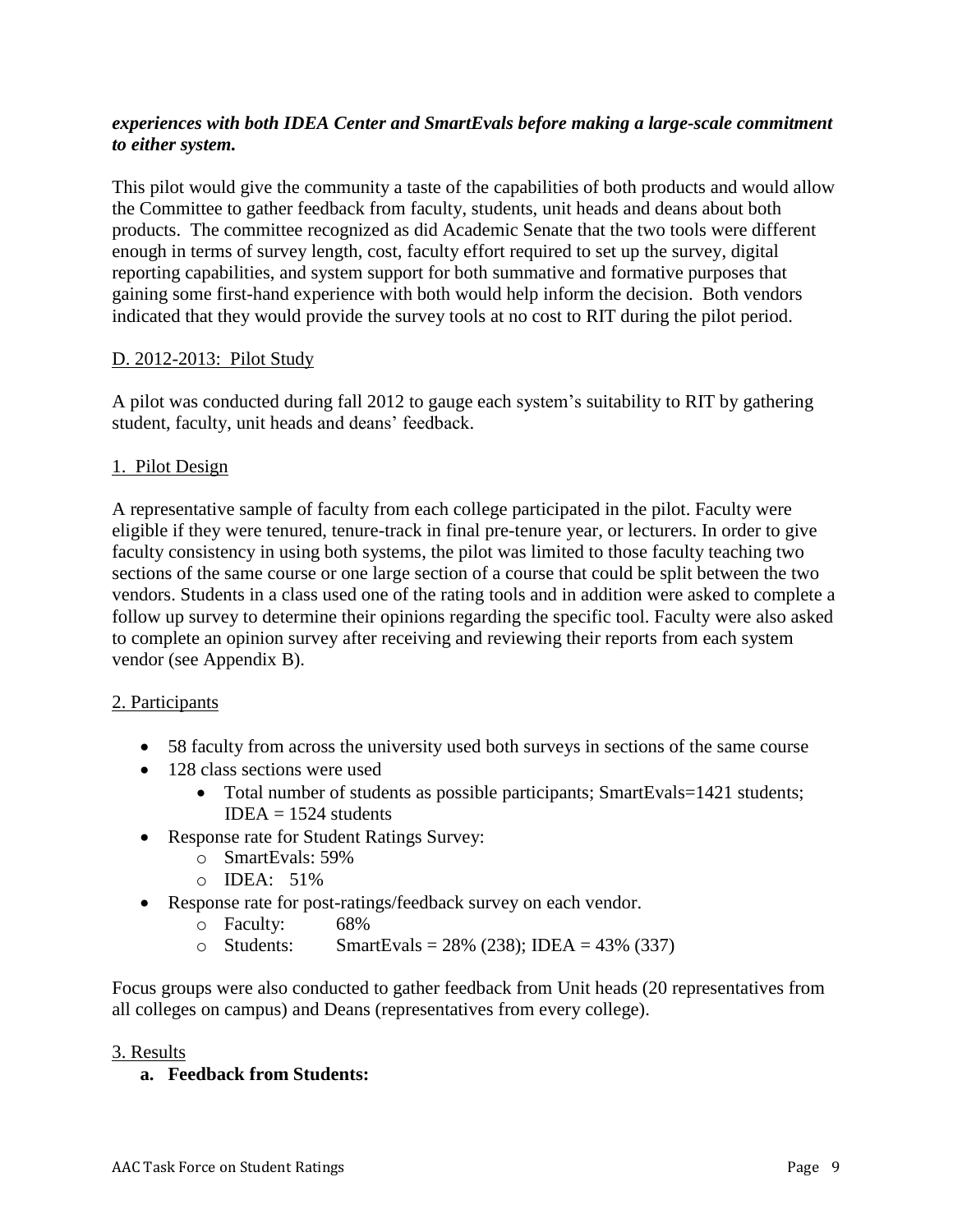- Quantitatively: Students reported more overall positive feelings (scale  $\alpha = .80$ ) towards the SmartEvals survey ( $M = 4.05$ ) than the IDEA survey ( $M = 3.91$ ), *t*  $(544) = 2.537$ ,  $p = .011$ . Individual items showed little significant difference except for the survey being too long and the survey being easy to fill out.  $(SmartEvals, M = 2.27, M = 4.26; IDEA, M = 2.87, M = 4.11; respectively)$
- Qualitatively: *What topics/questions related to teaching effectiveness were overlooked with this survey, if any?* **SmartEvals:** None (27), workload, teacher personality, teaching style, too few items, availability, teacher communication; **IDEA**: None (76), items not applicable to all courses, style of teaching, more qualitative space, content value, personality, availability, fairness. *What additional comments do you have about this online system of student feedback on teaching effectiveness?* **SmartEvals**: None (16), easy to use, quick, thorough, needs more course items, more items needed, prefer old system, anonymity, usability; **IDEA**: None (44), surveys not needed, quick, easy, efficient, some items unnecessary, confusing, usability, too generic, too long, old system is fine.

# b. **Feedback from Faculty:**

- Quantitative: Faculty reported more overall positive feelings (scale  $\alpha$  = .88) towards the SmartEvals survey ( $M = 3.52$ ) than the IDEA survey ( $M = 3.19$ ), however the difference was not significant. Individual items showed little significant difference except for the item "I understood how to interpret my ratings report. (SmartEvals, *M* = 3.94; IDEA, *M* = 3.26).
- Qualitatively: *Please let us know why you have chosen this product*. **SmartEvals**: simple, fewer items, easy to add items and see online feedback, user-friendly, clear easy output, good suggestions to increase response rates, appears to provide better information, better response rate, less confusing (than IDEA), better than current system, fast feedback, good communication with users, liked online report, IDEA has too many items and too complex of a report; **IDEA**: intuitive, easy to grasp, robust instrument, effective for reflecting upon goals for the course, easy to interpret results and easier to set up, teaching rated according to goals, more comprehensive, items for "important & essential objectives" helpful, relevant details given, straightforward, new information and way to look at the data, SmartEvals is less helpful in terms of improving the course in future years.

#### c. **Feedback from Unit heads**:

 Qualitative: Both systems could fit the needs of the unit heads present, however, IDEA was deemed too long and of concern to most unit heads. Unit heads preferred the customizability of SmartEvals, however, they liked the comparability, professional development focus, and reliability/validity of IDEA.

#### d. **Feedback from Deans:**

• Qualitative: Deans were also concerned with the length of IDEA's survey, possible student fatigue responding to five IDEA surveys each term. Deans reported only needing a small set of items to assess an instructor's overall teaching effectiveness. Deans would like a reliable system with potential to compare to other institutions. Response rates were of large concern. Questions were also raised about hosting our own data and security of each system.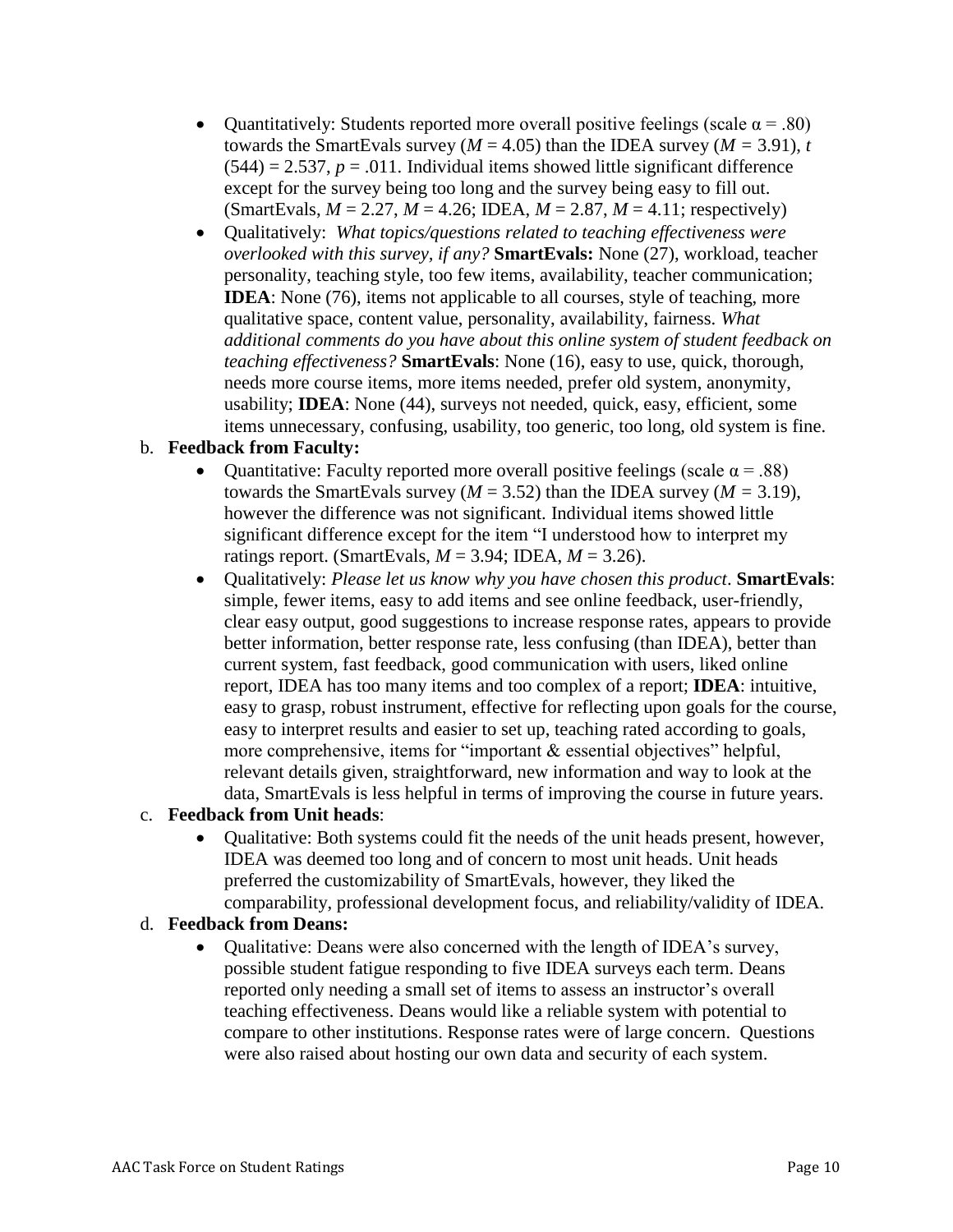# **IV. RECOMMENDATION FROM ACADEMIC AFFAIRS COMMITTEE 2013**

Given the original charge (2009-2010), pilot study feedback results from students, faculty, unit heads and deans, the current teaching/learning culture at RIT, and the overarching goal to adopt a system that encourages high response rates, the committee makes the following four recommendations:

**Recommendation #1:** Use the SmartEvals system to gather student ratings of teaching effectiveness in classroom settings across the university.

|                      | <b>SmartEvals</b>                                                                               | <b>IDEA</b> Center                                                                |
|----------------------|-------------------------------------------------------------------------------------------------|-----------------------------------------------------------------------------------|
| Familiarity          | Information more like faculty<br>and admin, are used to                                         | Report looks complicated and<br>takes time to interpret                           |
| Simplicity           | Limited set of core items with<br>no action from faculty needed                                 | Benefits from diagnostic report<br>depend on faculty form                         |
| Speed                | Short survey for students<br>Long item-set $(47)$ expected to<br>burden students, rater fatigue |                                                                                   |
| Flexibility          | Brief, so items added need not<br>be onerous                                                    | No flexibility to core items set,<br>limit to added items                         |
| Completion           | Fewer items favors completion<br>of entire survey                                               | Concern of dropout rate due to<br>length of survey                                |
| Response<br>Rates    | Brevity and email tips should<br>favor higher responses                                         | Concern of rate decrease across<br>years due to length                            |
| <b>Program Needs</b> | Core items don't address<br>objectives, avoids possible<br>conflicts                            | Concern of specifying objectives<br>at instructor level and possible<br>confusion |
| Reporting            | Timely, web-based reporting<br>allowing for customization                                       | Longer distribution of reports<br>via .pdf                                        |
| Cost                 | Low cost                                                                                        | Higher cost for fully loaded<br>system that may not be utilized                   |

#### **Rationale: Why SmartEvals over IDEA Center**

Additional advantages of SmartEvals:

- Provides a "drill-down" capability allowing instructors to view results for selected subsets of the data.
- Offers suggestions of formative items from a bank of items used by its customers. These are available for suggestions and possible comparisons to other institutions.
- Allows creation of a faculty action plan that will provide guidance to faculty about how to enhance instructional effectiveness.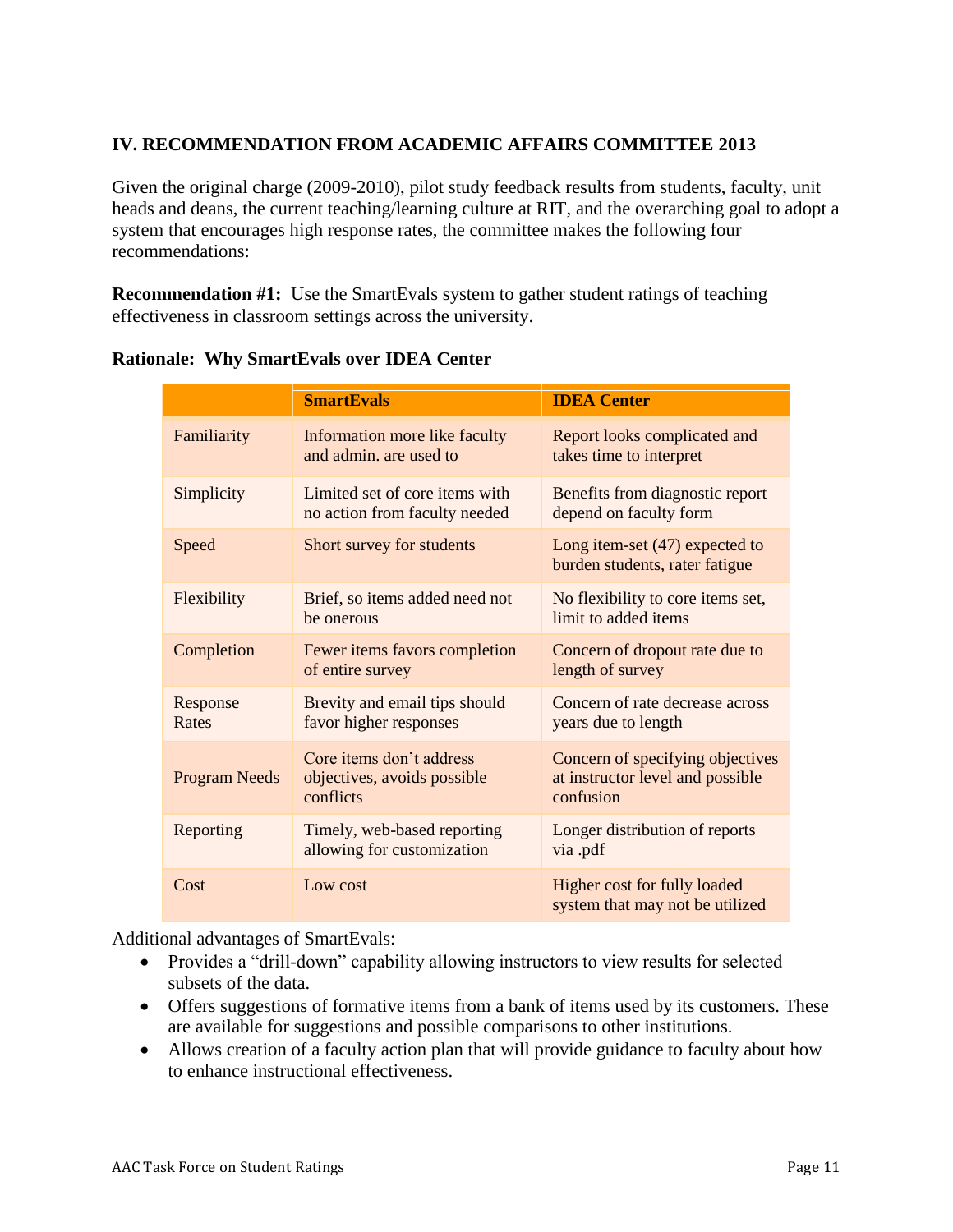# **Other Specific benefits of SmartEvals to the RIT Community**

- **Students**
	- Access a personal web page that presents rating forms for courses.
	- Assurance of anonymity of their responses (easy integration with Shibboleth so students login with RIT username and password).
	- Paperless system.
	- Notification via e-mail when rating periods open and close.
	- Notifications to non-responders about courses to be completed.
	- Ability to complete ratings on a Smartphone.
- **Instructors**
	- Can add additional items to the core set.
	- Receive summary statistics for each of the core items and for all items that are added (mean, standard deviation; response rate).
	- See their average scores compared to averages at the department, college and university levels.
	- Receive unedited student responses to open ended comments.
	- Can access their historical ratings data from past terms.
	- Export reports in a variety of formats (i.e. Excel, .pdf).
- **Unit heads**
	- Able to customize a set of items to be added for all faculty at the department or course level.
	- View same core information as the faculty member.
	- Able to set up different types of analysis.
	- Able to view aggregated data from the department; including historical trends.
- **Deans**
	- Able to customize a set of items to be added for all faculty at the college level.
	- View same core information as the faculty member and chair.
	- Able to view aggregated data from the college for across department comparisons.
- **Provost**
	- System chosen from faculty-driven committee based on research as well as student, faculty and administrative feedback.
	- Set of simple yet reliable core items consistent across the university.
	- Simple integration with RIT systems.
	- Cost-effective method of implementing university-wide ratings system.

**Recommendation #2**: Use the same set of established core items across the university that were used in the pilot ( $\alpha$  = .93 from pilot).

#### *One self-evaluative item, for the purpose of gauging the observational capacity of the student:*

I attended this class regularly.

#### *Seven core items:*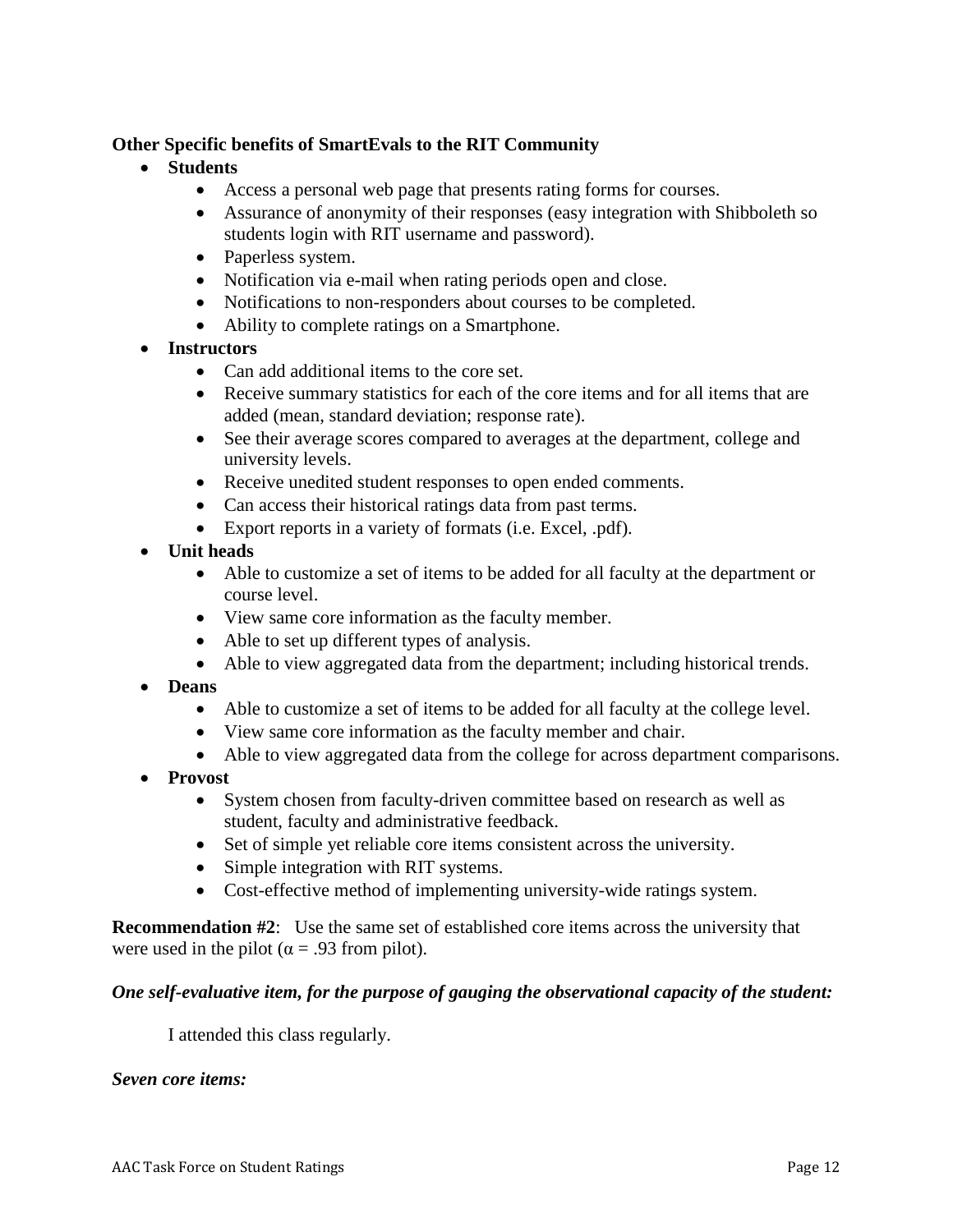- 1. The instructor enhanced my interest in this subject.
- 2. The instructor presented the course material in an organized manner.
- 3. The instructor communicated the course material clearly.
- 4. The instructor established a positive learning environment.
- 5. The instructor provided helpful feedback about my work in this course.
- 6. The instructor supported my progress towards achieving the course objectives.
- 7. Overall this instructor was an effective teacher. (*Scale: 1=Strongly Disagree to 5=Strongly Agree*)

#### *Two open-ended questions:*

- 1. What did this instructor do well?
- 2. How can this instructor improve?

#### *Bank of additional formative items:*

Customizable items may be added and adapted by the college, department and/or faculty member, with the best practice recommendation that the time to complete the evaluation does not exceed 10 minutes for a typical student.

These additional items may be newly created or selected from an item bank. A database of items is available online to assist instructors with item choice.

#### *Rationale for these choices:*

The self-evaluative and core items chosen for the SmartEval student ratings of teaching effectiveness pilot study of Fall quarter 2012 were formulated during the Spring quarter of 2012, and are based on **(1)** feedback from the *AAC Clipboard Survey: University Wide Student Evaluation of Course and Instructors, April 2011*, subsequent to the original 2010 Academic Affairs Task Force recommendations, **(2)** the email discussion initiated by President Destler in April 2011 as a response to the Clipboard survey, **(3)** responses from the RIT Colleges regarding the 2010 Taskforce Report, **(4)** *Student Ratings of Teaching: A Summary of Research and Literature (IDEA Paper #50)* by S. L. Benton and W. E. Cashin, **(5)** *Student Ratings of Teaching Effectiveness: Using the OIRA Item Bank to Create Your Own Form*, from the Office of Institutional Research and Assessment, Syracuse University [http://oira.syr.edu,](http://oira.syr.edu/) and **(6)** *Reflective Faculty Evaluation: Enhancing Teaching and Determining Faculty Effectiveness* by J. A. Centra (1993). A detailed discussion of the rationale for changing the self-evaluative and core items from the original 2010 study is given in Appendix A.

**Recommendation #3:** Provide the online results for an individual instructor (except for instructor added items) only to the instructor, instructor's immediate supervisor and dean, the provost, and tenure and promotion committees per college guidelines.

**Rationale:** The committee recommends that access to online results be limited to the instructor, instructor's immediate supervisor and dean, and the provost. This is in line with current policies and practices. It is also in line with commonly administered systems in higher education, where approximately 82% of institutions do not share results beyond the faculty member and/or his/her supervisors (department chair, dean and provost). Access to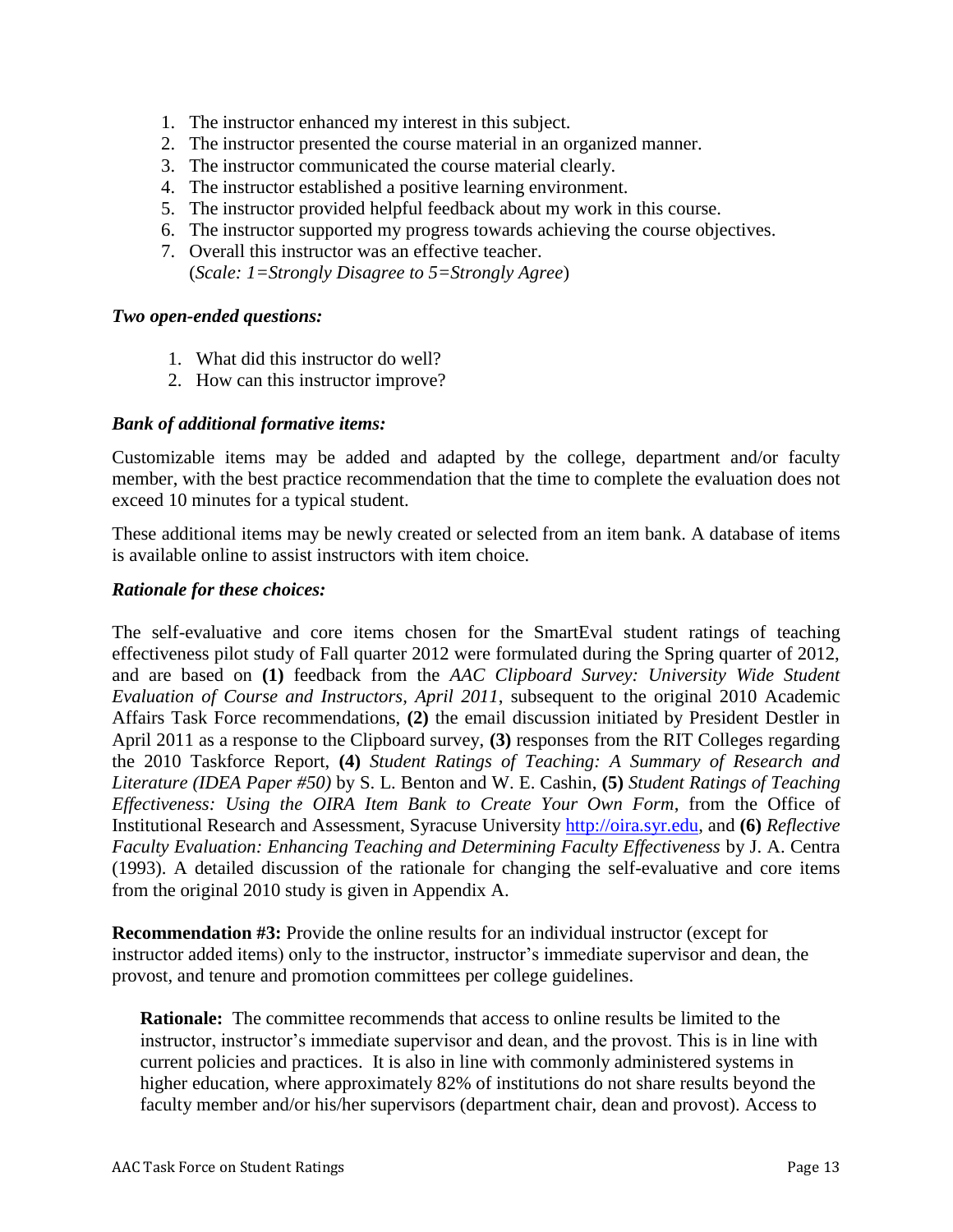student rating information required for mid tenure, tenure and promotion committee review, per Policies E.5 and E.6, should also be made available per each college's tenure and promotion guidelines.

**Recommendation #4:** Re-evaluate recommendations 1-3 after three years of data collection with SmartEvals.

**Rationale:** As this is a new online system with a new set of core items the committee recommends a re-evaluation of recommendations 1-3 after a 3-year trial period. The three years will allow for adequate data collection with SmartEvals to examine the core items to confirm the reliability and validity of the core items and to evaluate the extent to which SmartEvals is fulfilling the expectations of the RIT community for an online system of gathering student ratings of teaching effectiveness.

# **V. SURVEY ADMINISTRATION**

- A. Personnel
	- Identify and train campus coordinator/liaison, with vendor (for responsibilities see Appendix C).
	- Identify which university and college offices will be assigned to support administration of the student rating system and how they will collaborate.
- B. Procedures
	- Faculty, departments and colleges will have access to surveys to add items from weeks 1-7.
	- Surveys will be open for responses weeks 13-15.
	- Faculty will receive access to reports the day after final grading is due for the term.
	- Supervisors will receive access to reports one week after instructors.

# **VI. ESTABLISHMENT OF AN EFFECTIVE SYSTEM OF STUDENT RATINGS**

In the course of the committee's work, it became apparent that there are other actions needed to ensure that the student rating system is supported and effective. A companion supplemental report is attached that outlines a number of best practices and fundamental strategies that deserve consideration and implementation.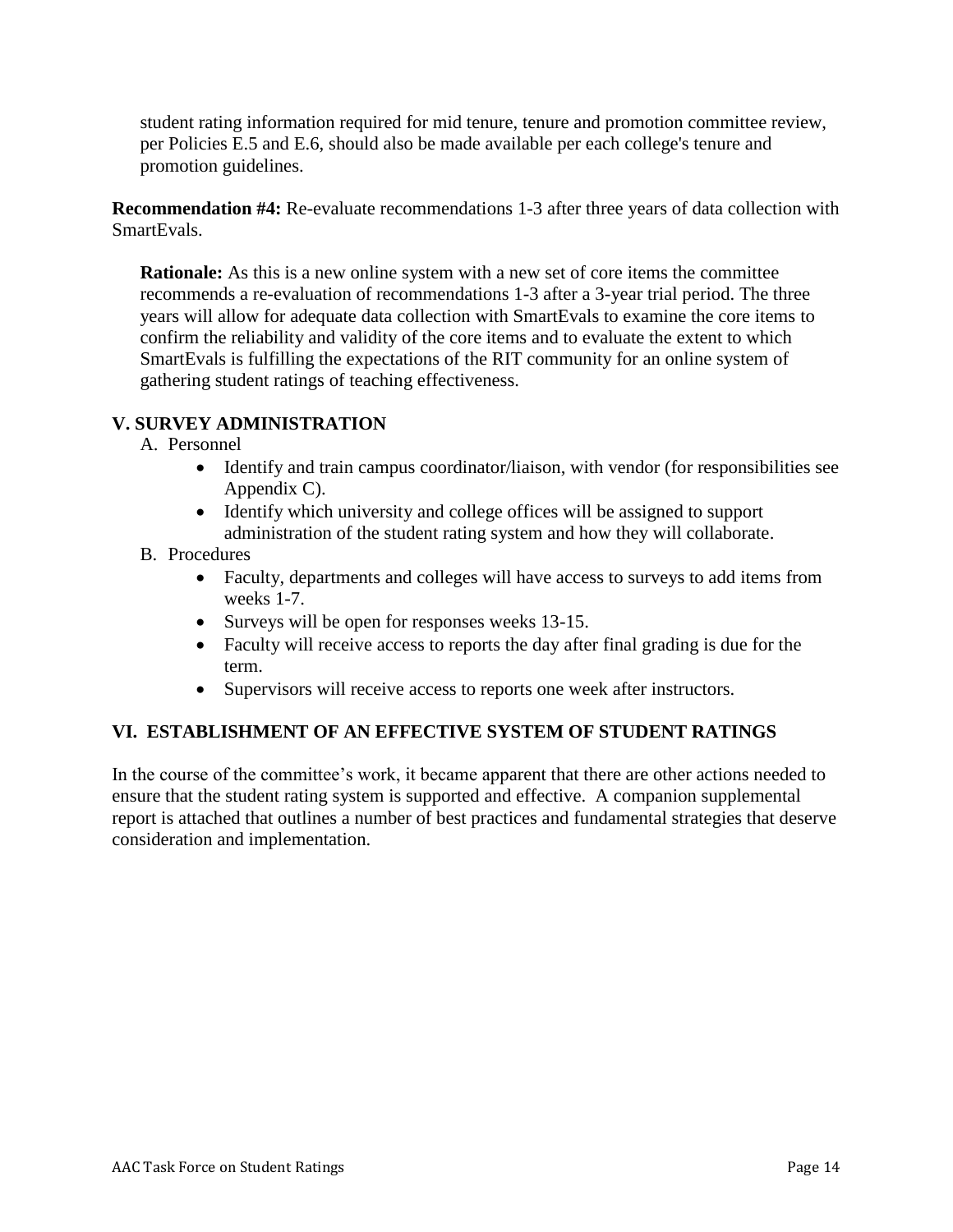#### **References**

- Benton, S. L. & Cashin, W. E. (2009). Student Ratings of Teaching: A Summary of Research and Literature (IDEA Paper #50). Retrieved from [http://www.theideacenter.org/sites/default/files/Idea-Paper\\_50.pdf](http://www.theideacenter.org/sites/default/files/Idea-Paper_50.pdf)
- Centra, J. A. (1993). *Reflective Faculty Evaluation: Enhancing Teaching and Determining Faculty Effectiveness*. Jossey-Bass, Inc.: San Francisco, CA.
- Student Ratings of Teaching Effectiveness: Using the OIRA Item Bank to Create Your Own Form (n.d.). Retrieved March 5, 2013 from the Office of Institutional Research and Assessment, Syracuse University [http://oira.syr.edu](http://oira.syr.edu/)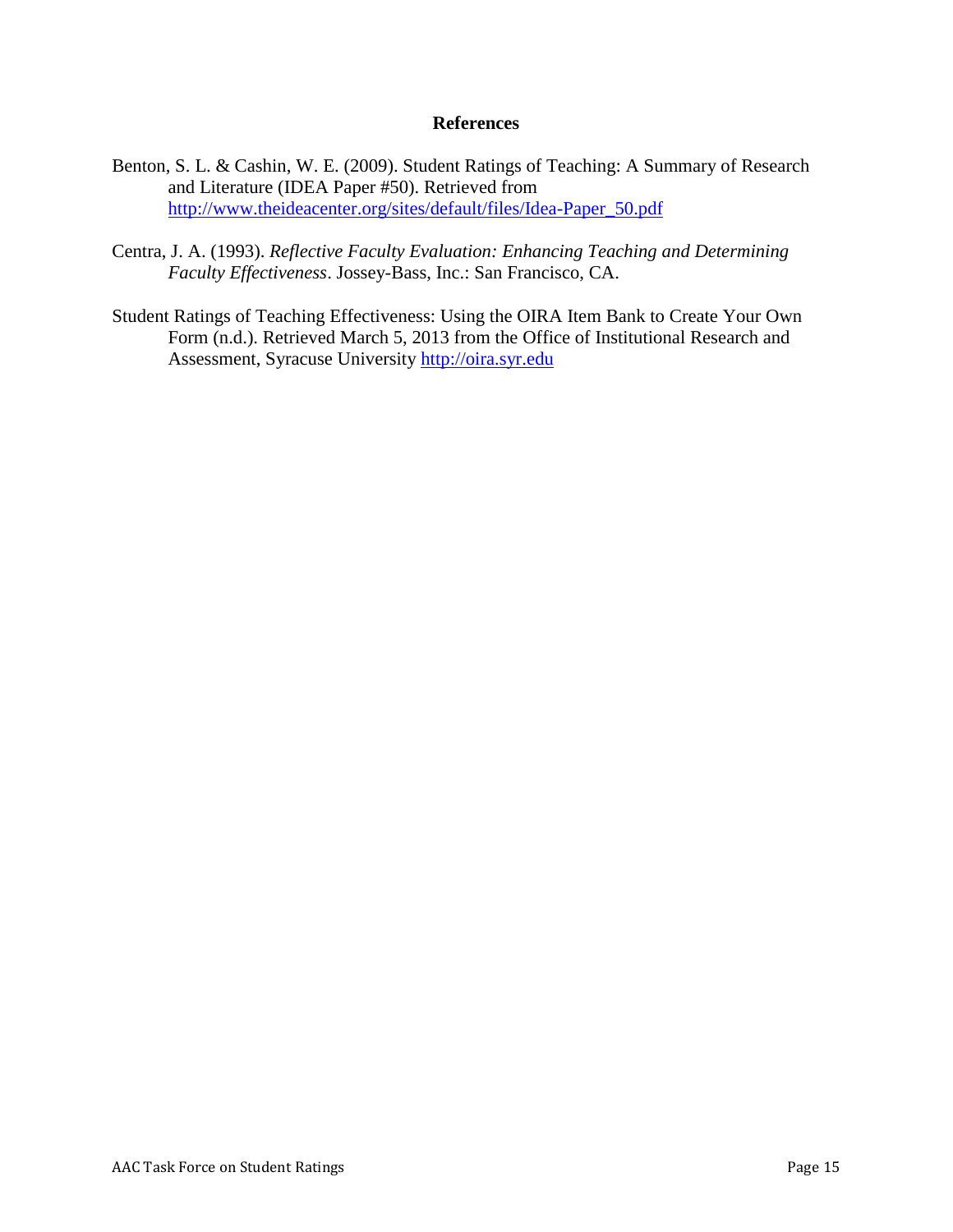# **Appendix A**

#### *Original 2010 self-evaluative item:*

I had a strong commitment to this course

#### *Original 2010 core items:*

- 1. The instructor motivated me to learn.
- 2. The instructor was organized and prepared.
- 3. The instructor communicated clearly.
- 4. The instructor effectively demonstrated knowledge related to this course.
- 5. The instructor evaluated my work in a fair and useful manner.
- 6. The instructor cared about my learning.
- 7. The instructor was very effective. (design a different scale for final item)

Scale:

- 5 Strongly Agree
- 4 Agree
- 3 Neutral
- 2 Disagree
- 1 Strongly Disagree
- NA= Not Applicable

#### *Rationale for changing the self-evaluative and core items:*

It is important to refer to Centra's (1993) seminal research which informs the commonly asked question about what aspects of teaching a student can reliably assess. Centra's work points out that there are six major categories of student evaluative items:

- 1. Course organization and planning
- 2. Clarity and communication skills
- 3. Teacher-student interaction
- 4. Course difficulty and workload
- 5. Grading and exams
- 6. Student self-rated learning

The student **self-evaluative item (***I had a strong commitment to this course***)** as given in the original 2010 recommendation could be indicative of a large variety of interpretations and is thus not a good measure of self-reporting bias. For example, the student may have a strong commitment to the course solely because it is required for the major, but may otherwise have no interest. On the other hand, a student might take a course due to a strong interest in the subject matter without having a strong commitment to it. In addition, commitment is not necessarily tied to ability to evaluate – this would be especially the case for a General Education required course. The replacement item **(***I attended this class regularly***)** is a more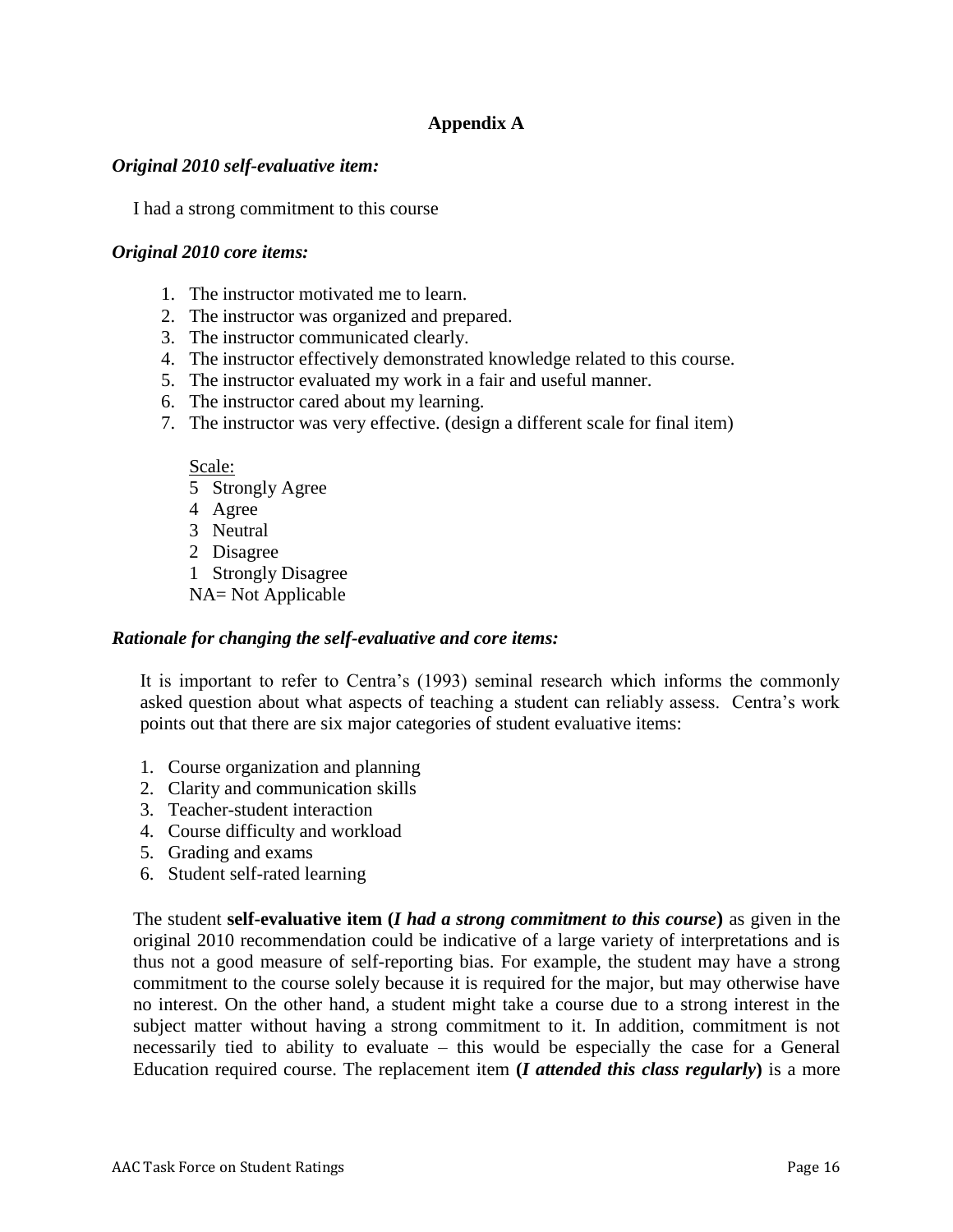objective measure of the student's credibility regarding evaluation because it is related to a quantifiable measure of observation.

**Item 1 (***The instructor motivated me to learn***)** falls into Centra's category 6: Student selfrated learning. Many of the Clipboard respondents noted that it is the student who must supply the motivation, not the instructor. Also, sometimes motivation can be provided in a negative way that may not be beneficial to the student. The original item does not take into account how cultural differences among students may provide for a variety of interpretations. The replacement item **(***The instructor enhanced my interest in this subject***)** relates to the subjective experience of the student, as provided by the instructor.

**Item 2 (***The instructor was organized and prepared***)** falls into Centra's category 1: Course organization and planning. The original item is "double-barreled" as noted by several Clipboard respondents as well as by several RIT College responses. It is generally considered poor survey practice to include more than one measure in a single item. It is possible that an instructor was organized but not prepared, or prepared but not organized. This makes a meaningful analysis difficult, if not impossible, because we don't know what the student responded to. The replacement item **(***The instructor presented the course material in an organized manner***)** considers "organized" to be the more meaningful measure, because "organized" usually involves preparation. In addition, students cannot objectively evaluate an instructor's level of preparation – sometimes an extraordinary amount of preparation on the instructor's part appears to be very impromptu from the point of view of the student.

**Item 3 (***The instructor communicated clearly***)** falls into Centra's category 2: Clarity and communication skills. This item poses a serious interpretation problem, particularly for NTID students, as noted in the response from NTID. The item could also negatively bias against international instructors who may present the material clearly, but in a manner other than verbal. The replacement item **(***The instructor communicated the course material clearly***)** focuses more on the presentation of material and leaves open the possibility of other effective modes of communication, depending on the needs and learning modalities of the students.

**Item 4 (***The instructor effectively demonstrated knowledge related to this course***)** does not neatly fall into any of Centra's categories, but perhaps relates most closely to category 3: Teacher-student interaction. The Clipboard respondents had many negative comments about this item. The majority of objections stemmed from the feeling that students are not qualified to objectively evaluate the quantity and quality of the instructor's knowledge of the subject matter. The implication of this item – that students do indeed possess this ability – was deeply offensive to many faculty. The replacement item **(***The instructor established a positive learning environment*) takes into account the student's experience related to the classroom environment as a whole, and the sensitivity of the instructor towards the educational needs of the student.

**Item 5 (***The instructor evaluated my work in a fair and useful manner***)** falls into Centra's category 5: Grading and exams. Again, a double-barreled item: fair but not useful? Useful but not fair? There is no way to understand the intention of the student's response or interpret it. Also, 'fair" is a loaded term for students – literature shows that students are typically not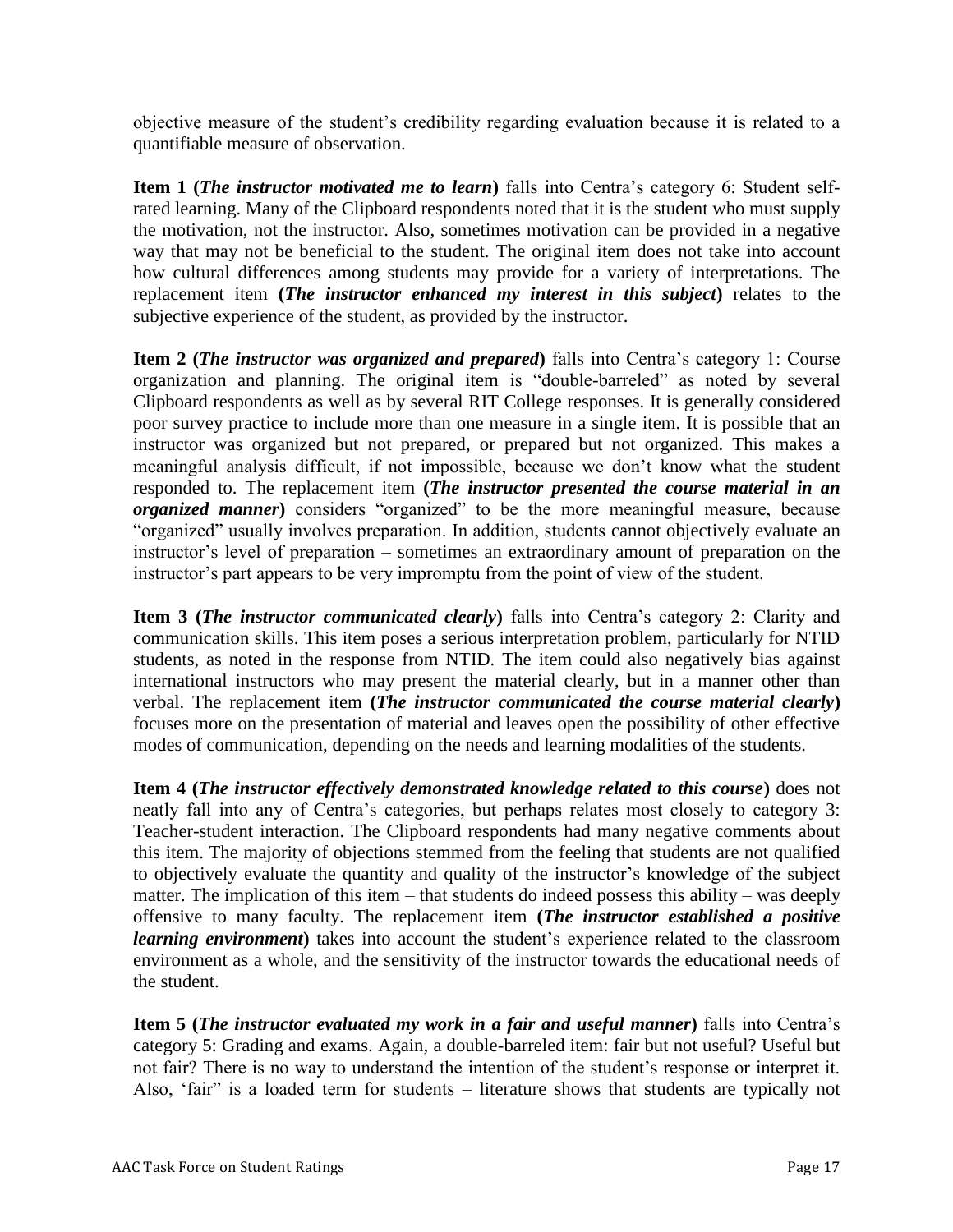effective in evaluating fairness – they tend to relate fairness to grade expectations; i.e., if they expect a good grade then the instructor must be fair, but if they expect a poor grade then the instructor must be unfair. The replacement item **(***The instructor provided helpful feedback about my work in this course***)** focuses more on the helpfulness of the evaluative process. This includes whatever contributed to the student's learning experience – promptness, relevance, coverage, etc. Overall, did the student perceive the evaluation of their work to be helpful to them personally? If not, the student could expand on this in the open-ended question.

**Item 6 (***The instructor cared about my learning***)** falls into Centra's category 3: Teacherstudent interaction. Another highly objectionable item, due mainly to the implication (as noted by the Clipboard survey respondents) that the student can somehow magically know what the instructor is thinking or feeling about any individual student or the class as a whole. Also, many Clipboard respondents noted that it is the students who should care about their own learning, at least as much as the instructor does. The original item seems to reinforce the idea that students have little or no responsibility toward their own education – it is all on the shoulders of their instructor. The replacement item **(***The instructor supported my progress towards achieving the course objectives***)** emphasizes that the student has an ability to observe the instructor and surmise from the teacher-student interaction if he or she supported progress towards the stated course objectives, but cannot objectively judge the instructor's internal state.

**Item 7 (***The instructor was very effective***)** falls into Centra's category 6: Student self-rated learning. This is an overall evaluative type of item, and may be unnecessary, given the responses to the previous items. Does it really provide any additional useful information about the effectiveness of the instructor? Also, many Clipboard respondents claimed that "very" implies a different scale – if the instructor was only effective (what does that mean?) then they would probably score low or mid-range on the Likert scale if students try to calibrate their responses. What really is the difference between "effective" and "very effective?" In addition, the item is too broad to be useful – effective at what? Students might interpret an "effective" instructor as one who enabled them to get an 'A' in the class, regardless of what they have learned. Many times students will not be able to objectively evaluate an instructor's effectiveness until many years after they have graduated, or at least until they are upperclassmen. The committee recognizes this difficulty, but after much discussion, decided that it was important to maintain Centra's self-rated learning criteria as a survey item, at least as an overall measure of effectiveness from the student's current point of view. Therefore, the replacement item **(***Overall this instructor was an effective teacher***)** maintains the summary evaluation from the original statement, but eliminates the vague and un-calibrated "very" qualifier.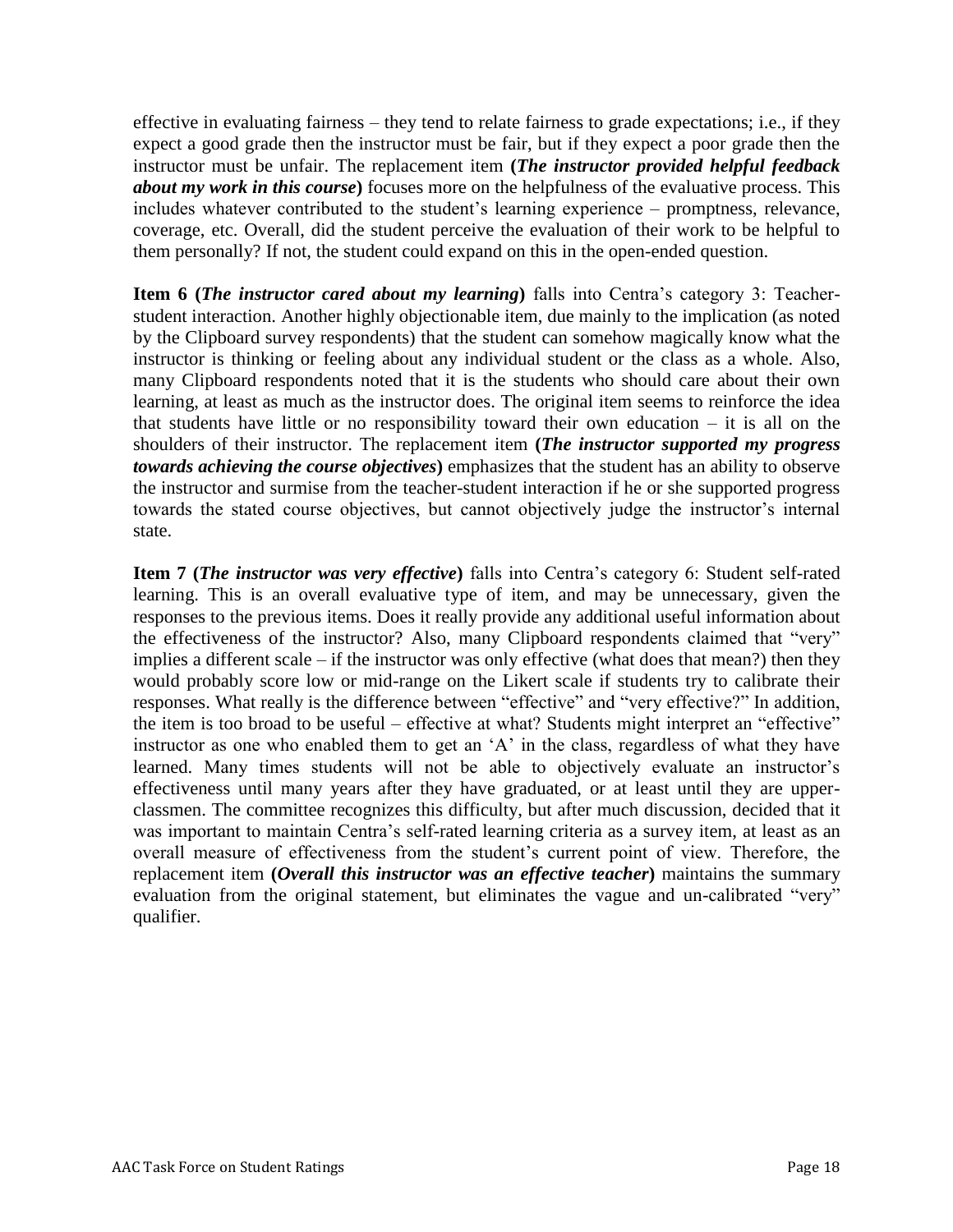### **Appendix B**

#### Student Pilot Survey for feedback on SmartEvals and IDEA Center

Strongly Disagree Disagree NeutralAgree Strongly Agree

- 1. I understood the objectives of the survey.
- 2. I felt comfortable expressing my opinion by responding to the survey items.
- 3. The wording of the survey items was clear.
- 4. The format of the survey was confusing.
- 5. The survey items appeared biased.
- 6. The survey was too long.
- 7. The survey was easy to fill out.

#### Open – Ended

8. What topics/questions related to teaching effectiveness were overlooked with this survey, if any?

9. What additional comments do you have about this online system of student feedback on teaching effectiveness?

10. What factors influence whether you respond to evaluations of teaching effectiveness?

#### Faculty Pilot Survey for feedback on SmartEvals and IDEA Center

| <b>Strongly Disagree</b> | Disagree | NeutralAgree | <b>Strongly Agree</b> |
|--------------------------|----------|--------------|-----------------------|
|                          |          |              |                       |

- 1. The survey was easy for me to set up.
- 2. Overall, the pre-established items reflected aspects of teaching that are important in formulating ratings of effectiveness.
- 3. The items were sufficient to provide me with valuable information to enhance my teaching effectiveness.
- 4. I understood how to interpret my ratings report.
- 5. This student ratings report provided me with useful feedback to enhance my teaching effectiveness.
- 6. The vendor's resources would assist me in following through on suggestions for enhancing teaching effectiveness.
- 7. The vendor used an appropriate number of emails to provide me with information.
- 8. I added items to the pre-established survey. No Yes 9. I filled out my faculty information form. No Yes

Based on all the knowledge you have gained using both surveys and reading reports from both product vendors, please answer the following question.

10. RIT must choose a student ratings product. Which would you recommend?

SmartEvals IDEA Center

#### Open-Ended

11. Please let us know why you have chosen this product.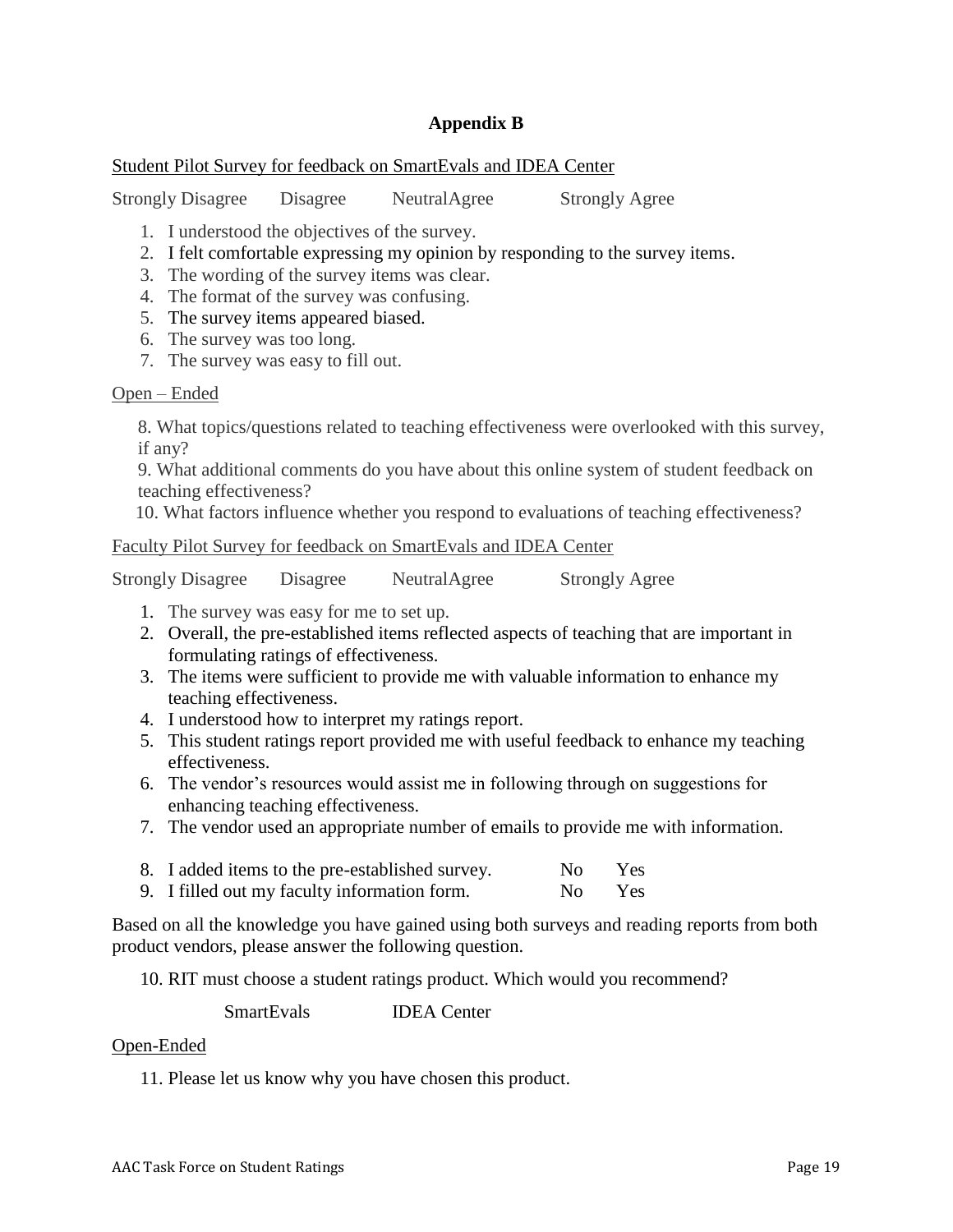# **Appendix C**

# **Responsibilities as listed by SmartEvals**

We have found it to be incredibly beneficial to have one primary contact at each school, and one key person in the IT staff. This simplifies communication between the school and our company, and lets everyone at your school know who to contact with questions. The SmartEvals team is always available to provide support and training for the Primary Evaluation Administrator and the IT contact person, to ensure that everyone at your school is completely thrilled with the new system. Different customers break up these responsibilities differently, so please feel free to call me if you want to discuss how this will apply at your school. Some clients operate with only one point person, and it works perfectly fine. If you have any questions at all, please do not hesitate to call our office.

#### **The SmartEvals.com Team**

(888) 309-6373, or (716) 801-1111

# **PRIMARY EVALUATION ADMINISTRATOR**

#### Qualifications

- Person should be able to access registration information at the school
- Person should be comfortable with computers and using the internet frequently

### General responsibilities

- Act as the primary contact person at the school for the evaluations
- Communicate as needed with the SmartEvals staff
- Be available to teachers, administrators, and students to handle evaluation questions
- Coordinate activities to ensure a high response rate, based on SmartEvals' suggestions

#### Before the first evaluation period

- Gather copies of any and all question sets (evaluation forms) that will be used
- Input administrators and unit heads who need access to certain areas of the data
- Communicate with appropriate individuals at the school to set login procedures, evaluation dates, information release date, and other settings.
- Receive information from SmartEvals that need to be distributed to faculty/administrators, and distribute them via email and/or campus mail
- Train with SmartEvals staff on the administration pages of our system, to prepare for the evaluation period.
- Follow our step by step guide to generating outstanding response rates.

#### During each evaluation period

- Be available to answer basic questions from users. Ex: "help, I forgot my password." (This may be a responsibility of the IT Contact Person instead, or delegated to a general help desk.)
- Compose reminder messages to students and teachers, and send them through the SmartEvals system
- Track response rates and communicate with professors

Monitor response rates and be in communication with the SmartEvals team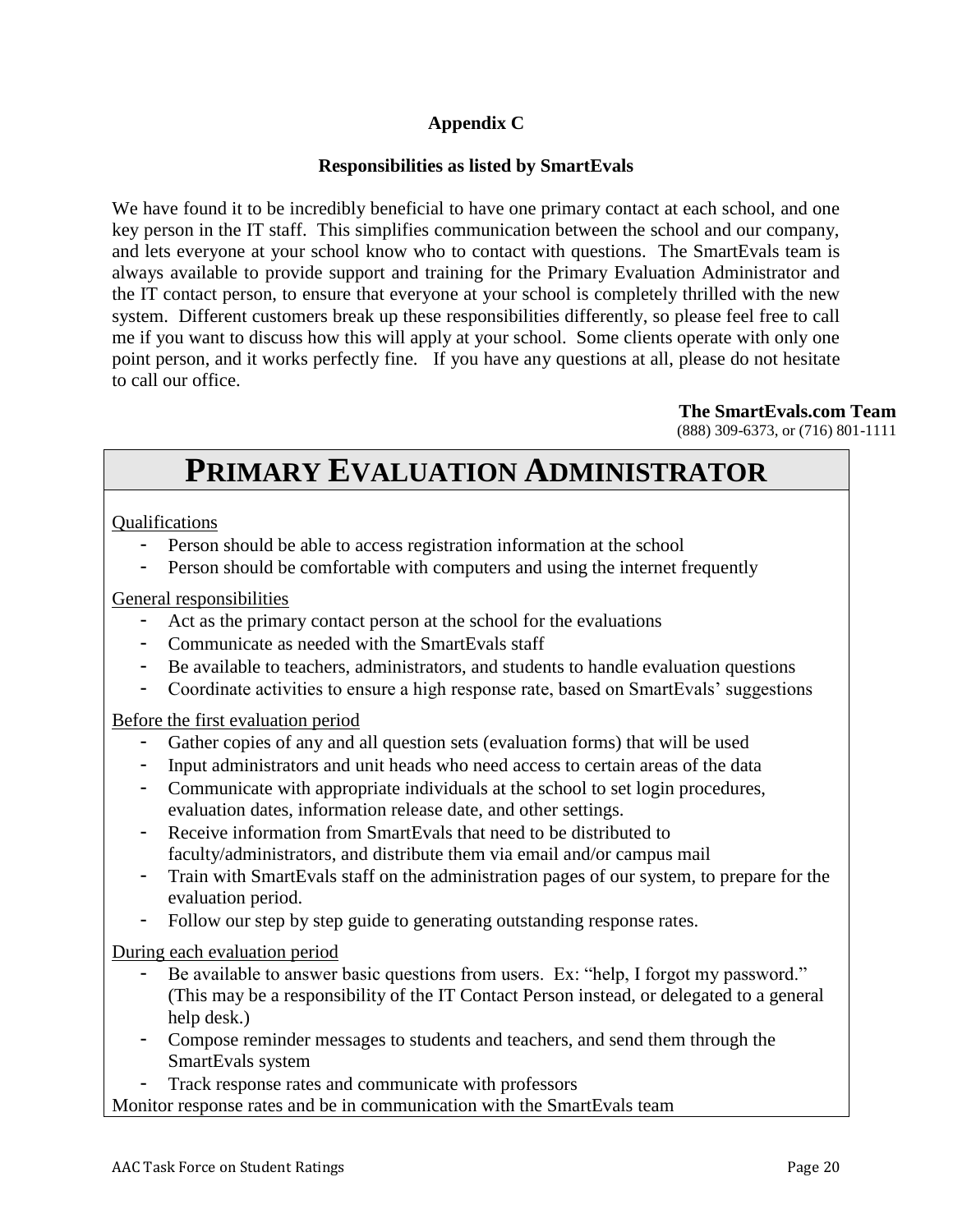# **I.T. CONTACT PERSON**

Qualifications

- Person should be able to access registration information at the school, and be comfortable writing queries / exporting data into a flat text file

General responsibilities

- Create the upload file each semester with correct registration information
- Communicate as needed with the SmartEvals staff

Before the first evaluation period

- Communicate as needed with the SmartEvals staff, to learn our requirements for the upload
- Work with the registration system to prepare the first upload file
- Ensure that all users (students, teachers, and admins) have a login ID and password for the initial upload
- Upload the file to the SmartEvals system
- Work with SmartEvals staff members to set up single sign-on through the campus portal

During each evaluation period

- (This may be the IT person, OR the Primary Evaluation Administrator)
- Be available to answer basic questions from users (Ex: "help, I forgot my password")

Again, our job is to work with you to delegate these responsibilities to the most appropriate individuals. We are happy to create different breakdowns to fit your school, but we have found these job responsibility assignments to be successful.